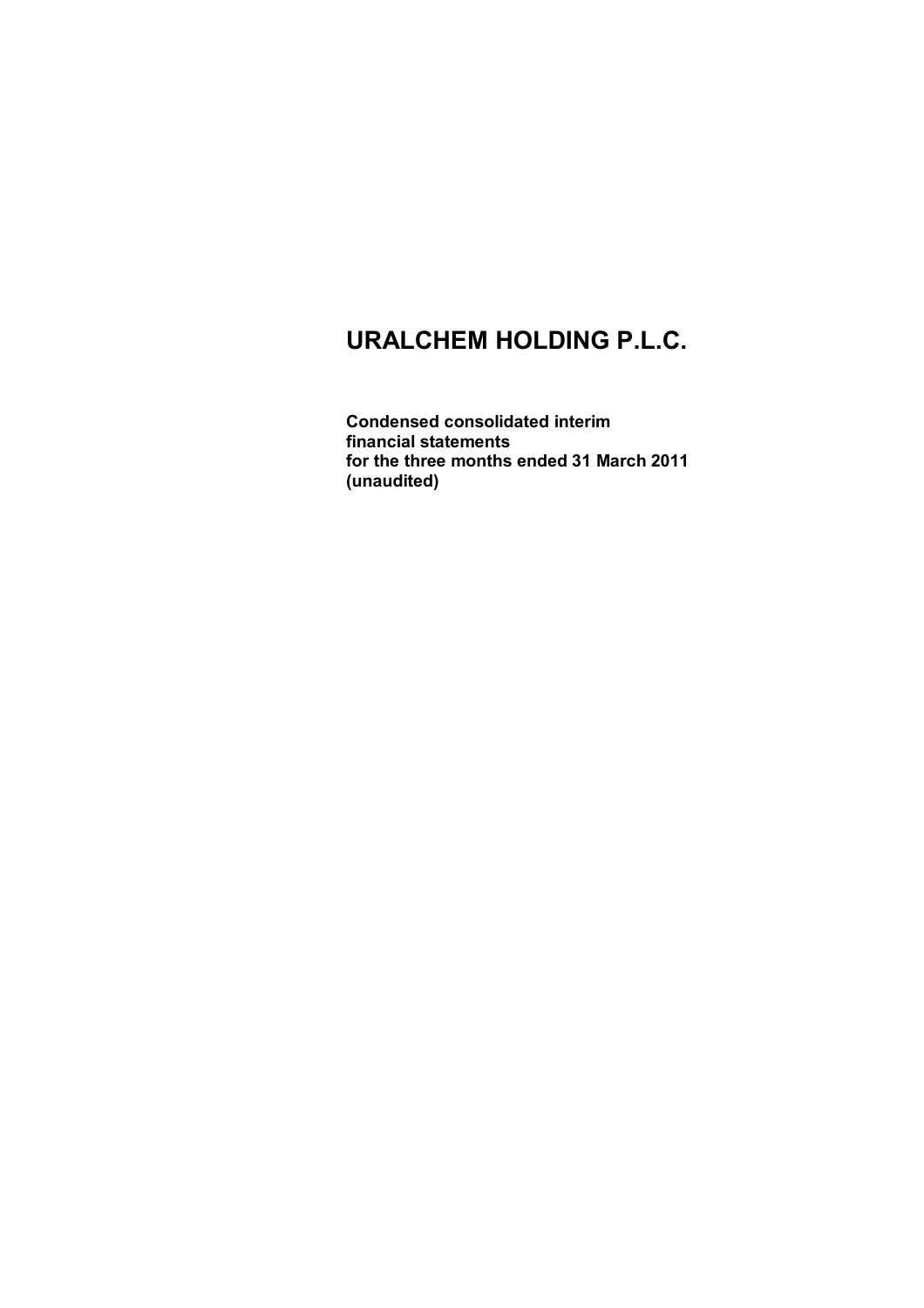# **TABLE OF CONTENTS**

### **Page**

| Statement of management's responsibilities for the preparation and approval of the unaudited condensed    |  |
|-----------------------------------------------------------------------------------------------------------|--|
| Condensed consolidated interim financial statements for the three months ended 31 March 2011 (unaudited): |  |
|                                                                                                           |  |
|                                                                                                           |  |
|                                                                                                           |  |
|                                                                                                           |  |
|                                                                                                           |  |
|                                                                                                           |  |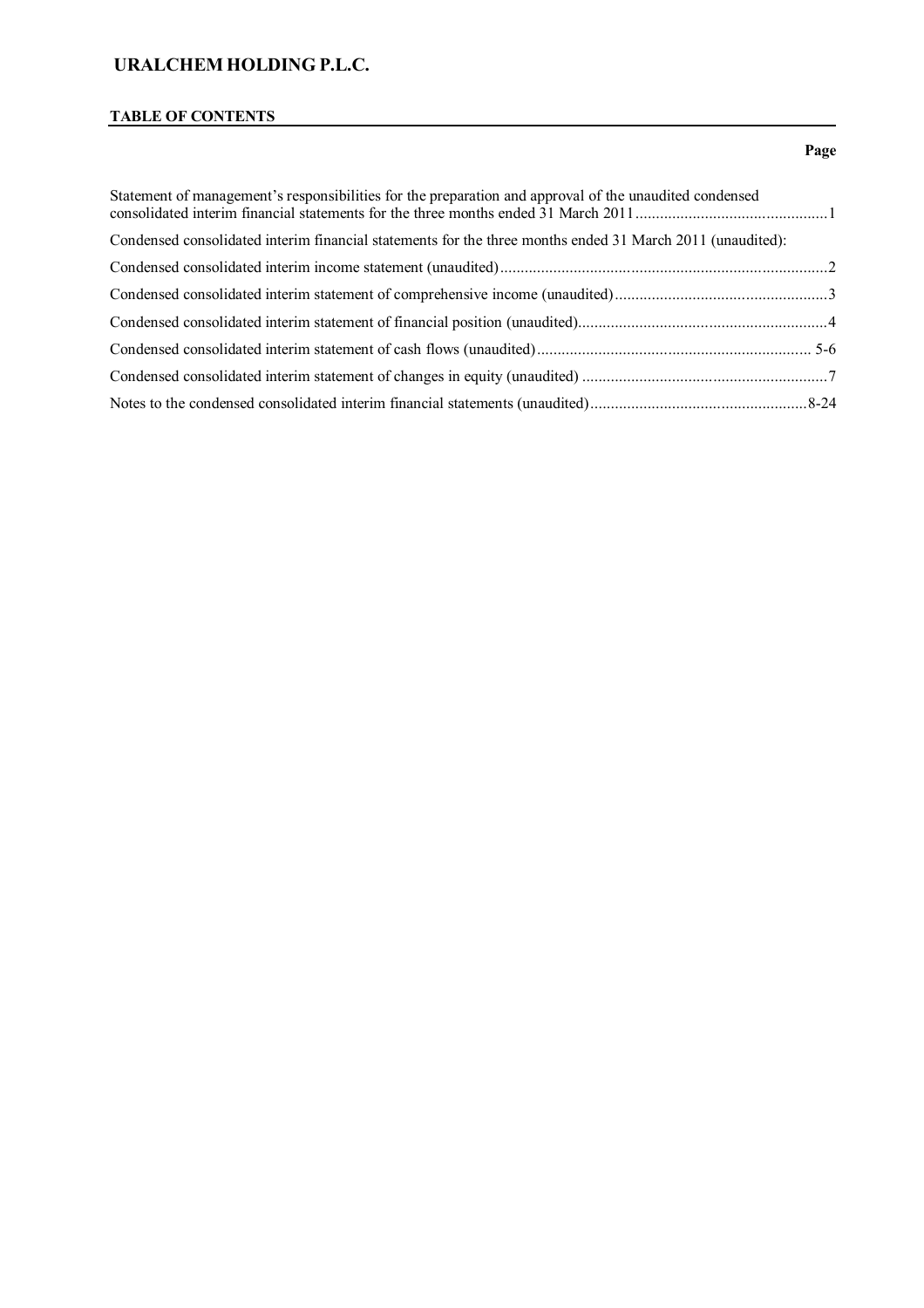#### **STATEMENT OF MANAGEMENT'S RESPONSIBILITIES FOR THE PREPARATION AND APPROVAL OF THE UNAUDITED CONDENSED CONSOLIDATED INTERIM FINANCIAL STATEMENTS FOR THE THREE MONTHS ENDED 31 MARCH 2011**

The following statement is made with a view to stipulate the responsibilities of management in relation to the unaudited condensed consolidated interim financial statements of UralChem Holding P.L.C. and its subsidiaries (the "Group").

Management is responsible for the preparation of unaudited condensed consolidated interim financial statements that present fairly the financial position of the Group as at 31 March 2011, the results of its operations for the three months ended 31 March 2011, cash flows and changes in equity for the three months ended 31 March 2011, in accordance with International Accounting Standard 34 Interim Financial Reporting.

In preparing the unaudited condensed consolidated interim financial statements, management is responsible for:

- selecting suitable accounting principles and applying them consistently;
- making judgements and estimates that are reasonable and prudent;
- stating whether International Financial Reporting Standards have been followed, subject to any material departures disclosed and explained in the condensed consolidated interim financial statements; and
- preparing the condensed consolidated interim financial statements on a going concern basis, unless it is inappropriate to presume that the Group will continue in business for the foreseeable future.

Management, within its competencies, is also responsible for:

- designing, implementing and maintaining an effective system of internal controls, throughout the Group;
- maintaining statutory accounting records in compliance with local legislation and accounting standards in the respective jurisdictions in which the Group operates;
- taking steps to safeguard the assets of the Group; and
- detecting and preventing fraud and other irregularities.

The unaudited condensed consolidated interim financial statements for the three months ended 31 March 2011 were approved and signed on 31 May 2011 by:

\_\_\_\_\_\_\_\_\_\_\_\_\_\_\_\_\_\_\_\_\_\_\_\_\_ \_\_\_\_\_\_\_\_\_\_\_\_\_\_\_\_\_\_\_\_\_\_\_\_\_ Victor N. Zorkin Maksim Kh. Bakov Director Chief Financial Officer

Limassol, Cyprus 31 May 2011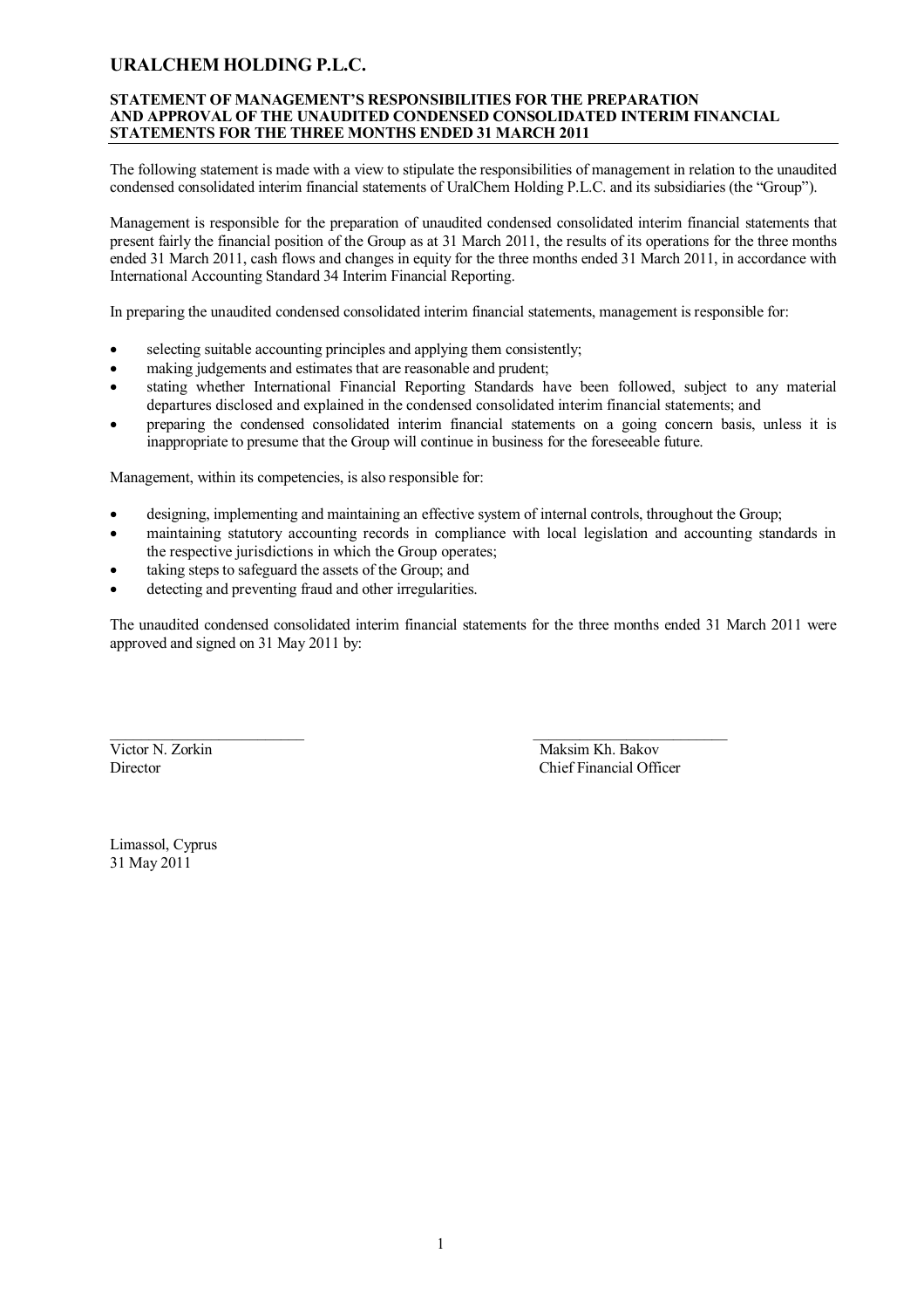#### **CONDENSED CONSOLIDATED INTERIM INCOME STATEMENT FOR THE THREE MONTHS ENDED 31 MARCH 2011 (UNAUDITED)**

All amounts are in thousands of US Dollars unless otherwise stated

|                                                                                                                                | <b>Notes</b> | Three months ended<br>31 March 2011          | Three months ended<br>31 March 2010       |
|--------------------------------------------------------------------------------------------------------------------------------|--------------|----------------------------------------------|-------------------------------------------|
| Revenue                                                                                                                        |              |                                              |                                           |
| Sales of goods<br>Other sales                                                                                                  | 5            | 544,754<br>21,695                            | 308,188<br>16,495                         |
| <b>Total revenue</b>                                                                                                           |              | 566,449                                      | 324,683                                   |
| Cost of sales                                                                                                                  | 6            | (249, 845)                                   | (173, 974)                                |
| <b>Gross profit</b>                                                                                                            |              | 316,604                                      | 150,709                                   |
| Selling and distribution expenses<br>General and administrative expenses<br>Other operating income<br>Other operating expenses | 7<br>8       | (118, 899)<br>(29, 807)<br>4,193<br>(12,110) | (82,074)<br>(27, 596)<br>3,461<br>(5,643) |
| <b>Operating profit</b>                                                                                                        |              | 159,981                                      | 38,857                                    |
| Interest income<br>Interest expense<br>Share of loss of associates<br>Foreign exchange gain from financing activities          | 10           | 989<br>(33, 263)<br>(37)<br>72,477           | 492<br>(40, 575)<br>(794)<br>29,509       |
| Profit before tax                                                                                                              |              | 200,147                                      | 27,489                                    |
| Income tax                                                                                                                     |              | (39,090)                                     | (8, 858)                                  |
| Profit for the period                                                                                                          |              | 161,057                                      | 18,631                                    |
| Attributable to:                                                                                                               |              |                                              |                                           |
| Shareholders of the parent<br>Non-controlling interests                                                                        |              | 159,764<br>1,293                             | 21,253<br>(2,622)                         |
|                                                                                                                                |              | 161,057                                      | 18,631                                    |
| Earnings per share                                                                                                             |              |                                              |                                           |
| Weighted average number of<br>ordinary shares in issue during<br>the period<br>Basic and diluted earnings per                  |              | 175,000,000                                  | 175,000,000                               |
| share (US dollars per share)                                                                                                   |              | 0.91                                         | 0.12                                      |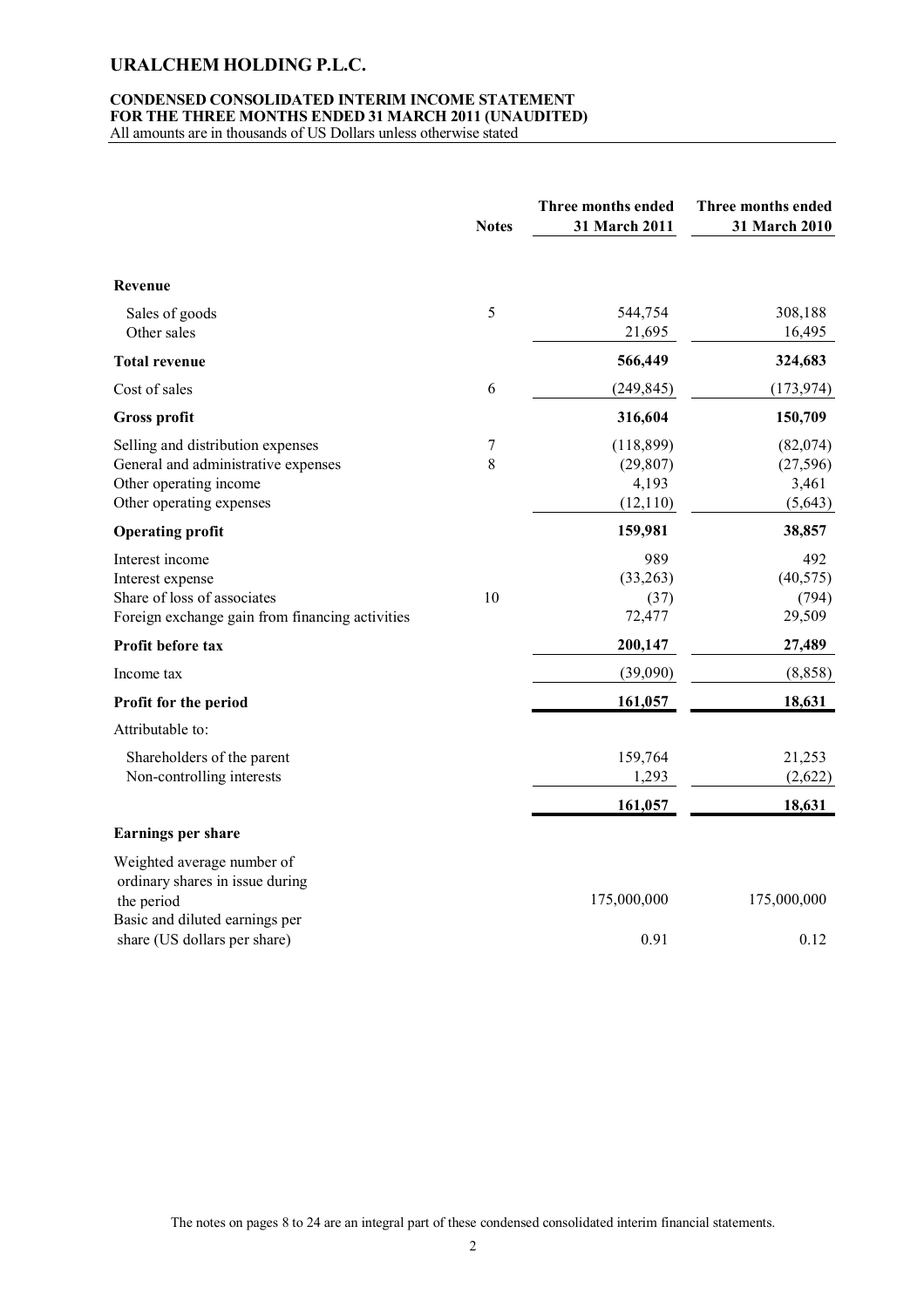### **CONDENSED CONSOLIDATED INTERIM STATEMENT OF COMPREHENSIVE INCOME FOR THE THREE MONTHS ENDED 31 MARCH 2011 (UNAUDITED)**

All amounts are in thousands of US Dollars unless otherwise stated

|                                                                      | Three months ended<br>31 March 2011 | Three months ended<br><b>31 March 2010</b> |
|----------------------------------------------------------------------|-------------------------------------|--------------------------------------------|
| <b>Profit for the period</b>                                         | 161,057                             | 18,631                                     |
| Other comprehensive income:<br>Effect of translation to presentation |                                     |                                            |
| currency                                                             | 6,080                               | 1,736                                      |
| Other comprehensive income                                           | 6,080                               | 1,736                                      |
| <b>Total comprehensive income</b><br>for the period                  | 167,137                             | 20,367                                     |
| Total comprehensive income<br>for the period attributable to:        |                                     |                                            |
| Shareholders of the parent<br>Non-controlling interests              | 163,355<br>3,782                    | 20,888<br>(521)                            |
|                                                                      | 167,137                             | 20,367                                     |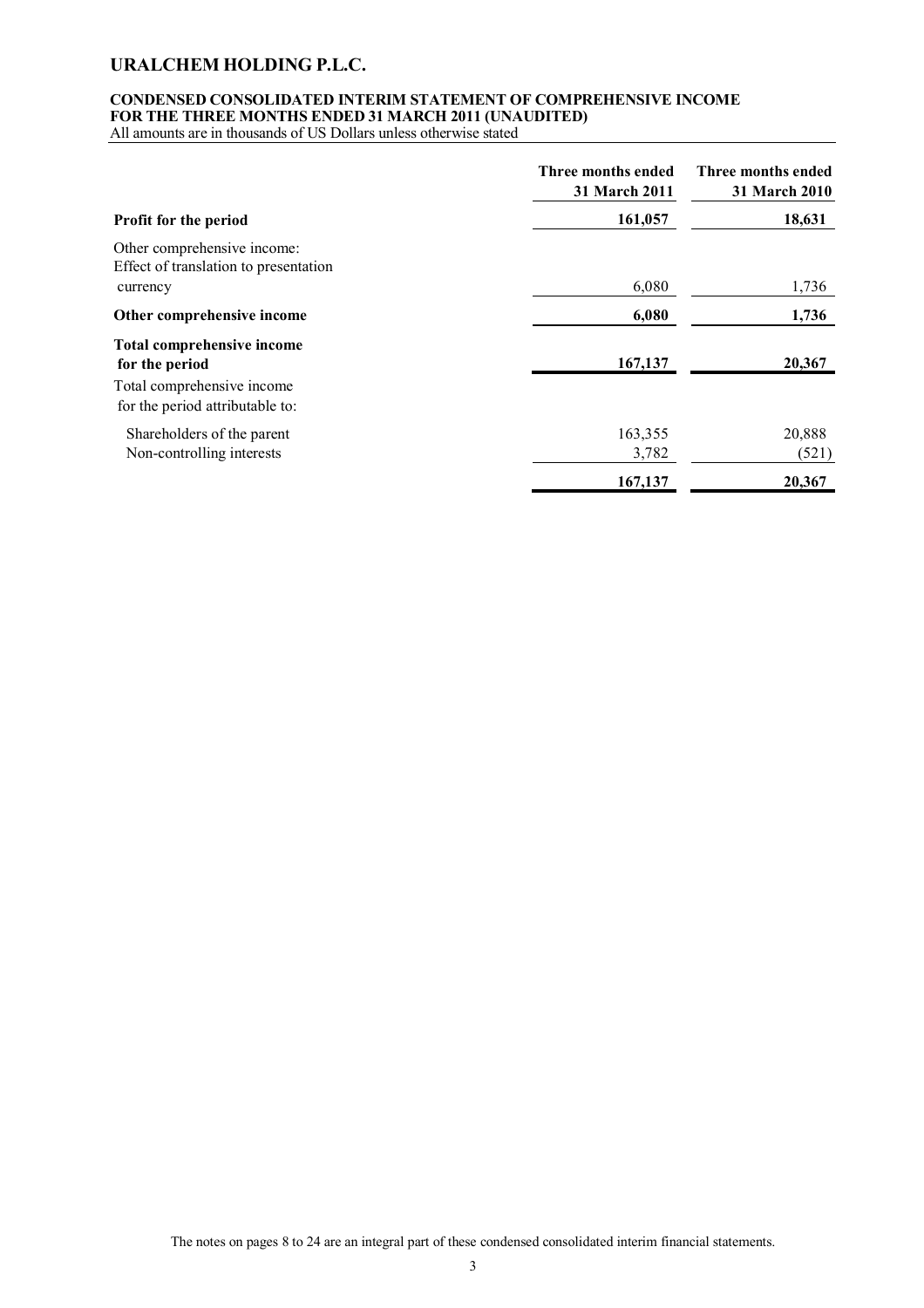### **CONDENSED CONSOLIDATED INTERIM STATEMENT OF FINANCIAL POSITION AS AT 31 MARCH 2011 (UNAUDITED)**

All amounts are in thousands of US Dollars unless otherwise stated

|                                                            | <b>Notes</b> | 31 March 2011   | 31 December 2010 |
|------------------------------------------------------------|--------------|-----------------|------------------|
| <b>ASSETS</b>                                              |              |                 |                  |
| <b>Non-current assets</b>                                  |              |                 |                  |
| Property, plant and equipment                              | 9            | 664,696         | 638,073          |
| Goodwill                                                   |              | 180,454         | 168,329          |
| Intangible assets                                          |              | 13,774          | 11,426           |
| Investments in associates                                  | 10           | 35,756          | 34,715           |
| Inventories                                                | 11           | 37,246          | 32,704           |
| Available-for-sale investments                             |              | 189,247         | 176,530          |
| Long-term accounts receivable                              |              | 3,183           | 3,072            |
| Other financial assets                                     |              | 4,915           | 4,833            |
| Deferred tax assets                                        |              | 61,586          | 72,305           |
|                                                            |              | 1,190,857       | 1,141,987        |
| <b>Current</b> assets                                      |              |                 |                  |
| Assets held for sale                                       |              | 9,942           | 9,274            |
| Inventories                                                | 11           | 96,972          | 112,938          |
| Trade and other receivables                                |              | 107,291         | 103,115          |
| Advances paid and prepaid expenses                         |              | 31,435          | 33,776           |
| Income tax receivable                                      |              | 4,369           | 5,482            |
| Other taxes receivable                                     |              | 54,539          | 54,788           |
| Other financial assets                                     |              | 1,305           | 1,689            |
| Cash and cash equivalents                                  |              | 87,652          | 46,410           |
|                                                            |              | 393,505         | 367,472          |
| <b>TOTAL ASSETS</b>                                        |              | 1,584,362       | 1,509,459        |
| <b>EQUITY AND LIABILITIES</b>                              |              |                 |                  |
| <b>Capital and reserves</b>                                |              |                 |                  |
| Share capital                                              | 12           | 1,374           | 1,374            |
| Additional paid-in capital                                 |              | 152,223         | 152,223          |
| Foreign currency translation reserve                       |              | (65,261)        | (68, 852)        |
| Accumulated deficit                                        |              | (102, 866)      | (262, 630)       |
| <b>Equity attributable to shareholders</b>                 |              |                 |                  |
| of the parent                                              |              | (14, 530)       | (177, 885)       |
| Non-controlling interests                                  |              | 37,940          | 33,639           |
| <b>Total equity</b>                                        |              | 23,410          | (144, 246)       |
| <b>Non-current liabilities</b>                             |              |                 |                  |
|                                                            |              |                 |                  |
| Loans and borrowings                                       | 13           | 895,485         | 881,043          |
| Obligations under finance leases                           |              | 36,325          | 37,543           |
| Other payables                                             |              | 22,359<br>9,393 | 8,936            |
| Retirement benefit obligations<br>Deferred tax liabilities |              | 48,662          | 8,655<br>43,627  |
|                                                            |              |                 |                  |
|                                                            |              | 1,012,224       | 979,804          |
| <b>Current liabilities</b>                                 |              |                 |                  |
| Loans and borrowings                                       | 13           | 372,484         | 473,263          |
| Obligations under finance leases                           |              | 10,645          | 10,604           |
| Trade and other payables                                   |              | 94,219          | 114,911          |
| Advances received                                          |              | 40,197          | 56,041           |
| Income tax payable                                         |              | 19,249          | 13,782           |
| Other taxes payable                                        |              | 11,934          | 5,300            |
|                                                            |              | 548,728         | 673,901          |
| <b>Total liabilities</b>                                   |              | 1,560,952       | 1,653,705        |
| TOTAL EQUITY AND LIABILITIES                               |              | 1,584,362       | 1,509,459        |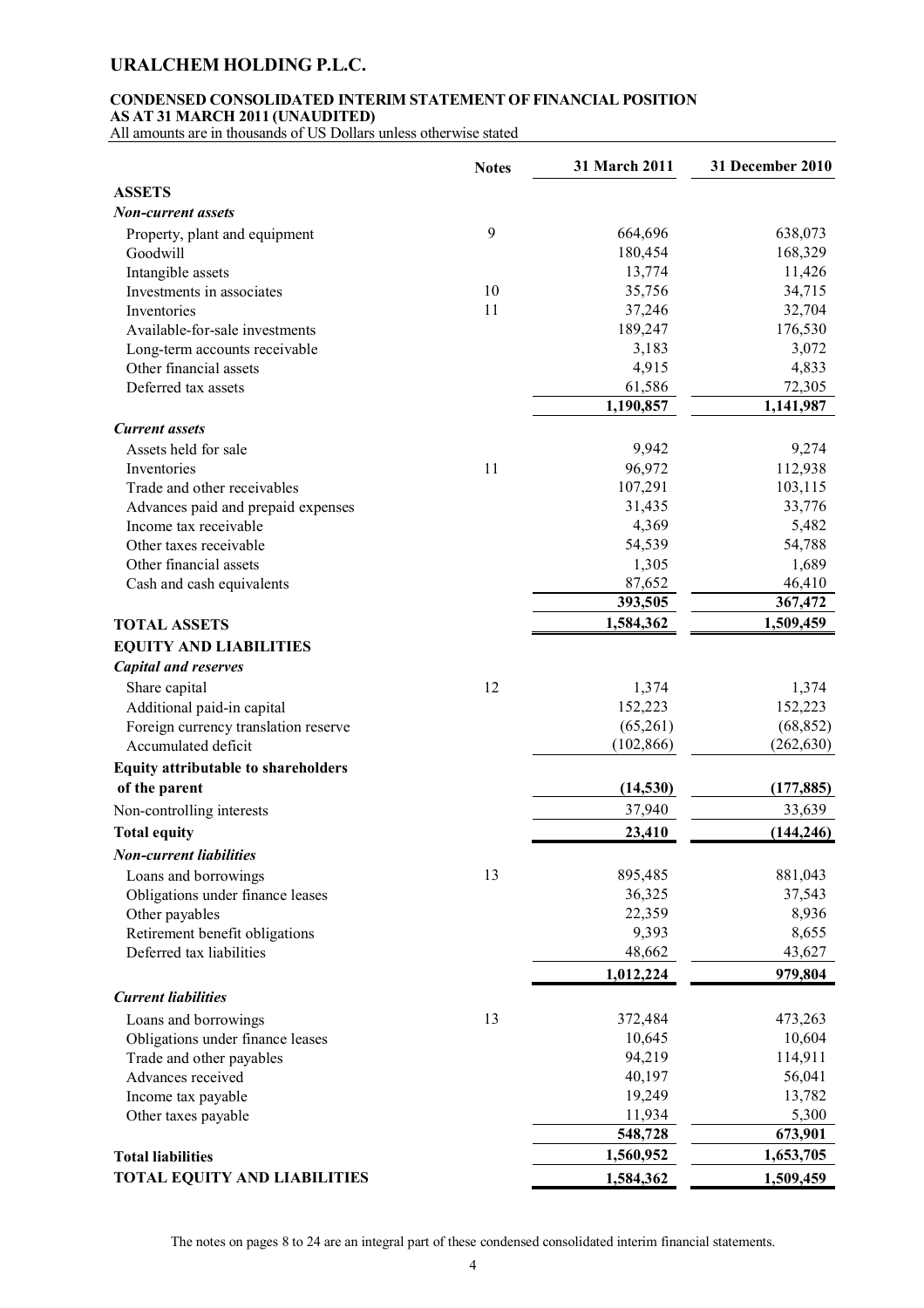### **CONDENSED CONSOLIDATED INTERIM STATEMENT OF CASH FLOWS FOR THE THREE MONTHS ENDED 31 MARCH 2011 (UNAUDITED)**

All amounts are in thousands of US Dollars unless otherwise stated

|                                                           | Three months ended<br>31 March 2011 | Three months ended<br>31 March 2010 |
|-----------------------------------------------------------|-------------------------------------|-------------------------------------|
| <b>Operating activities</b>                               |                                     |                                     |
| Profit before tax                                         | 200,147                             | 27,489                              |
| Adjustments for:                                          |                                     |                                     |
| Depreciation of property, plant and equipment             | 24,770                              | 27,150                              |
| Amortisation of intangible assets                         | 831                                 | 460                                 |
| Change in provisions and allowances                       | 3,670                               | (1, 187)                            |
| Write-down of inventory to net realisable value           | 1,595                               | 720                                 |
| Loss on disposal of property, plant and equipment         | 690                                 | 286                                 |
| Foreign exchange gain, net                                | (65,028)                            | (25, 243)                           |
| Share of loss of associates                               | 37                                  | 794                                 |
| Interest income                                           | (989)                               | (492)                               |
| Interest expense                                          | 33,263                              | 40,575                              |
| Operating cash flows before working capital changes       | 198,986                             | 70,552                              |
| Decrease/(increase) in inventory                          | 18,217                              | (17,295)                            |
| Increase in trade and other receivables                   | (6,908)                             | (24, 753)                           |
| Decrease/(increase) in advances paid and prepaid expenses | 4,329                               | (1, 462)                            |
| Decrease in other taxes receivable                        | 4,075                               | 22,078                              |
| Increase in retirement benefit obligations                | 111                                 | 187                                 |
| Increase in trade and other payables                      | 6,278                               | 22,212                              |
| Decrease in advances received                             | (19, 105)                           | (7,357)                             |
| Increase in other taxes payable                           | 6,174                               | 845                                 |
| <b>Cash generated from operations</b>                     | 212,157                             | 65,007                              |
| Interest paid                                             | (28, 727)                           | (35,759)                            |
| Income tax paid                                           | (15,992)                            | (840)                               |
| Net cash generated from operating activities              | 167,438                             | 28,408                              |
| <b>Investing activities</b>                               |                                     |                                     |
| Acquisition of subsidiaries, net of cash acquired         |                                     | (459)                               |
| Acquisition of short-term promissory note                 |                                     | (35,000)                            |
| Payments for property, plant and equipment                | (7, 193)                            | (8,964)                             |
| Proceeds from sale of property, plant and equipment       | 2,386                               | 3,733                               |
| Payments for intangible assets                            | (2,312)                             | (994)                               |
| Loans issued                                              | (5)                                 | (27, 896)                           |
| Proceeds from repayment of loans issued                   | 441                                 | 46,715                              |
| Interest received                                         | 72                                  | 15,938                              |
| Net cash used in investing activities                     | (6, 611)                            | (6,927)                             |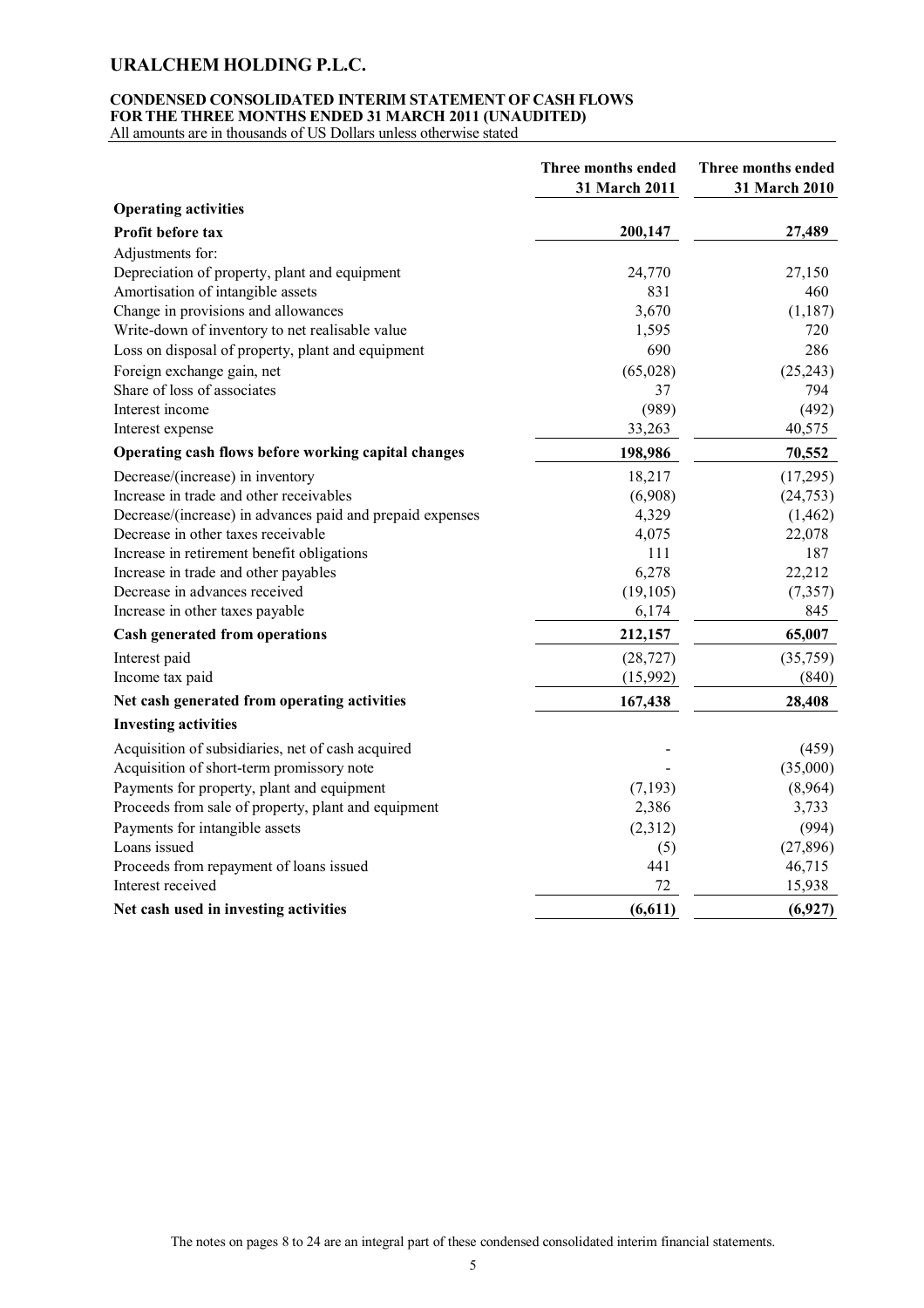# **CONDENSED CONSOLIDATED INTERIM STATEMENT OF CASH FLOWS FOR THE THREE MONTHS ENDED 31 MARCH 2011 (CONTINUED) (UNAUDITED)**

All amounts are in thousands of US Dollars unless otherwise stated

|                                                          | Three months ended<br>31 March 2011 | Three months ended<br>31 March 2010 |
|----------------------------------------------------------|-------------------------------------|-------------------------------------|
| <b>Financing activities</b>                              |                                     |                                     |
| Proceeds from short-term loans and borrowings            | 33,010                              | 72,969                              |
| Proceeds from long-term loans and borrowings             | 29,150                              |                                     |
| Repayment of short-term loans and borrowings             | (164, 956)                          | (98, 540)                           |
| Dividends paid to parent company                         | (15,778)                            |                                     |
| Proceeds from issue of shares by a subsidiary            | 526                                 |                                     |
| Repayment of principal amounts of finance leases         | (1, 344)                            | (1,440)                             |
| Net cash used in financing activities                    | (119,392)                           | (27, 011)                           |
| Net increase/(decrease) in cash and cash equivalents     | 41,435                              | (5,530)                             |
| Cash and cash equivalents at the beginning of the period | 46,410                              | 53,658                              |
| Effect of exchange rate changes on the balance           |                                     |                                     |
| of cash held in foreign currencies                       | (193)                               | 393                                 |
| Cash and cash equivalents at the end of the period       | 87,652                              | 48,521                              |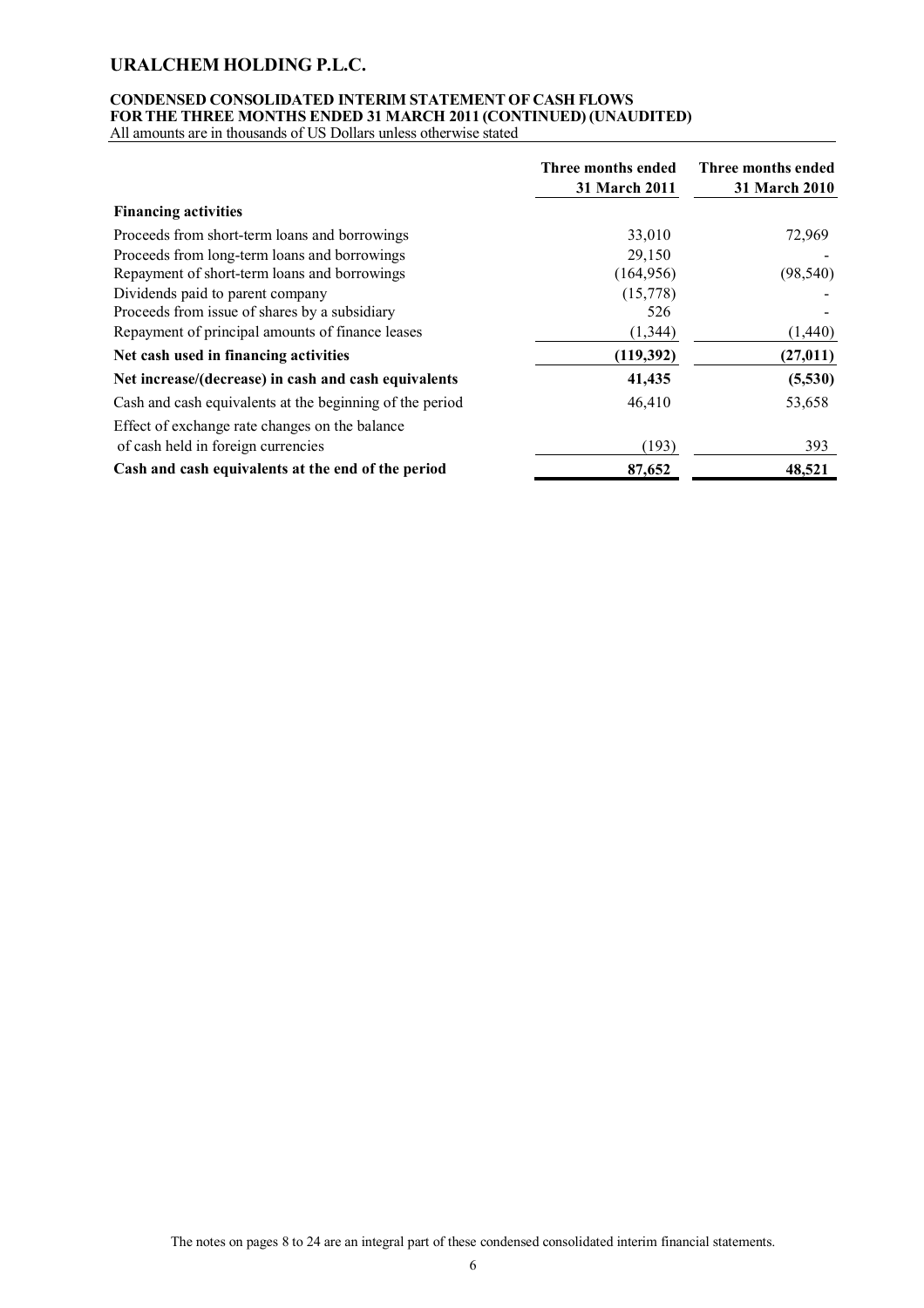#### **CONDENSED CONSOLIDATED INTERIM STATEMENT OF CHANGES IN EQUITY FOR THE THREE MONTHS ENDED 31 MARCH 2011 (UNAUDITED)**

All amounts are in thousands of US Dollars unless otherwise stated

|                                                                                        |               | Attributable to shareholders of the parent |                                               |                                                          |                  |                                  |                  |
|----------------------------------------------------------------------------------------|---------------|--------------------------------------------|-----------------------------------------------|----------------------------------------------------------|------------------|----------------------------------|------------------|
|                                                                                        | Share capital | <b>Additional</b><br>paid-in<br>capital    | Foreign<br>currency<br>translation<br>reserve | <b>Retained</b><br>earnings/<br>(accumulated<br>deficit) | <b>Total</b>     | Non-<br>controlling<br>interests | <b>Total</b>     |
| <b>Balance as at 1 January 2010</b>                                                    | 1,374         | 152,223                                    | (66, 636)                                     | (259, 386)                                               | (172, 425)       | 73,121                           | (99, 304)        |
| Profit/(loss) for the period<br>Other comprehensive (loss)/income                      |               |                                            | (365)                                         | 21,253                                                   | 21,253<br>(365)  | (2,622)<br>2,101                 | 18,631<br>1,736  |
| <b>Total comprehensive (loss)/income</b><br>for the period                             |               |                                            | (365)                                         | 21,253                                                   | 20,888           | (521)                            | 20,367           |
| Increase of ownership in a subsidiary                                                  |               |                                            |                                               | (16)                                                     | (16)             | (443)                            | (459)            |
| <b>Balance as at 31 March 2010</b>                                                     | 1,374         | 152,223                                    | (67,001)                                      | (238, 149)                                               | (151, 553)       | 72,157                           | (79, 396)        |
| <b>Balance as at 1 January 2011</b>                                                    | 1,374         | 152,223                                    | (68, 852)                                     | (262, 630)                                               | (177, 885)       | 33,639                           | (144, 246)       |
| Profit for the period<br>Other comprehensive income                                    |               |                                            | 3,591                                         | 159,764                                                  | 159,764<br>3,591 | 1,293<br>2,489                   | 161,057<br>6,080 |
| Total comprehensive income for the period                                              |               |                                            | 3,591                                         | 159,764                                                  | 163,355          | 3,782                            | 167,137          |
| Increase in non-controlling interests due to<br>additional share issue by a subsidiary |               |                                            |                                               |                                                          |                  | 519                              | 519              |
| Balance as at 31 March 2011                                                            | 1,374         | 152,223                                    | (65,261)                                      | (102, 866)                                               | (14, 530)        | 37,940                           | 23,410           |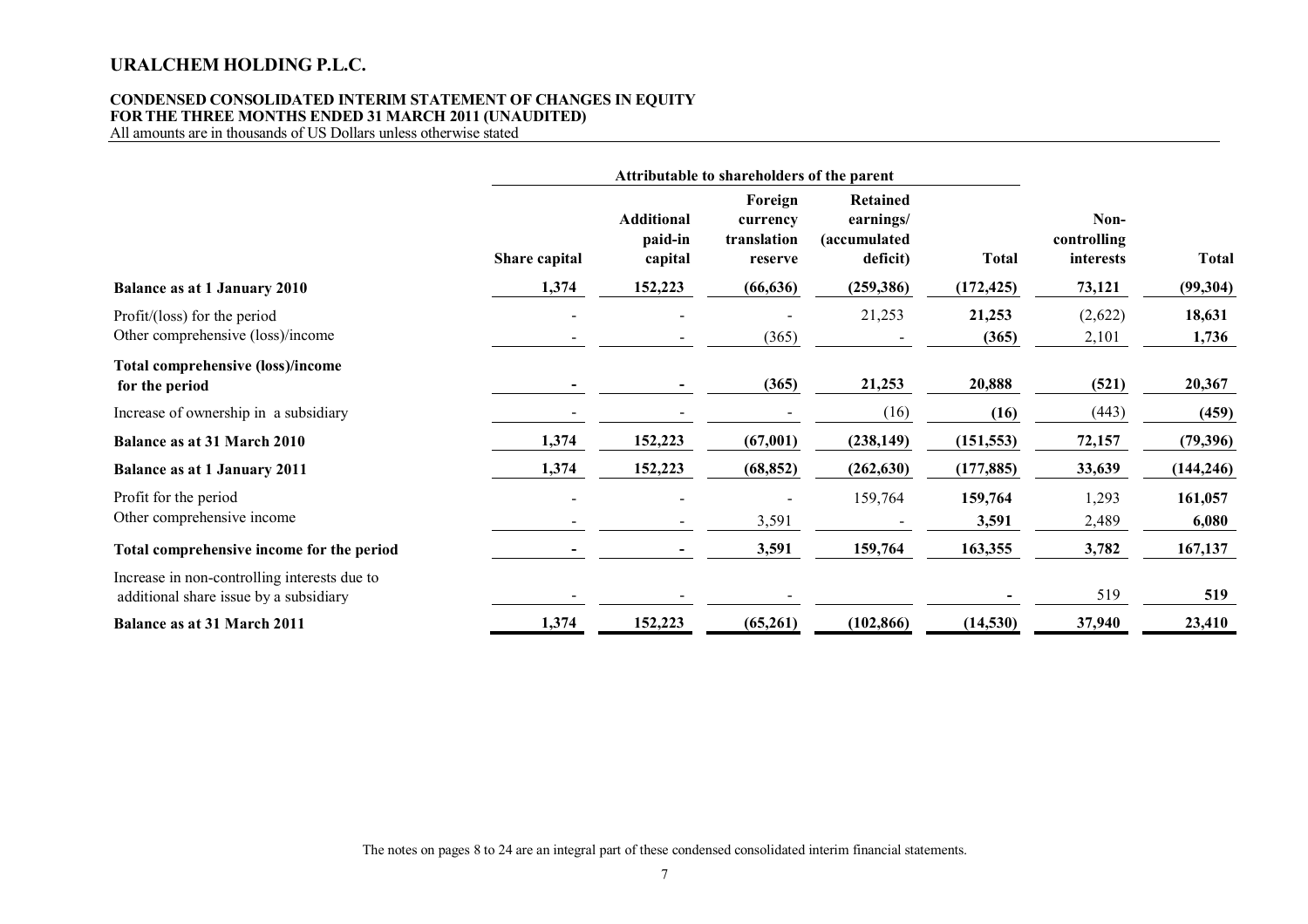#### **NOTES TO THE CONDENSED CONSOLIDATED INTERIM FINANCIAL STATEMENTS FOR THE THREE MONTHS ENDED 31 MARCH 2011 (UNAUDITED)** All amounts are in thousands of US Dollars unless otherwise stated

# **1. GENERAL INFORMATION**

#### **Organisation**

UralChem Holding P.L.C. is a public limited company which was incorporated in Cyprus on 4 May 2006. As at 31 March 2011, the Company was 95.5% owned by CI-Chemical Invest Limited, incorporated in Cyprus. The remaining 4.5% of the Company's shares were held by management. The principal beneficial shareholder of the Company is Mr. Dmitry A. Mazepin. The Company's main office is located at 249, 28th Oktovriou Street, Lophitis Business Center, 1st floor, Office 101, P.C. Limassol 3035, Cyprus.

#### **Principal business activities**

The principal business activities of the Group are the production and distribution of mineral fertilisers. The main products of the Group are nitrogen based, phosphate based and complex fertilisers. The major production facilities of the Group are located in the Moscow, Perm and Kirov regions of the Russian Federation.

#### **Market conditions**

During three months ended 31 March 2011, prices of all types of fertilisers continued to increase as a result of the recovery of the global economy. The upward price trend of ammonia prices is connected with the supply deficit and the seasonal increase in demand driven by the European application season. Ammonium nitrate prices were stable during the first quarter of 2011, being 20% higher compared to the first quarter of 2010. The prices for urea fluctuated during the first quarter of 2011 after reaching post-crisis highs in January 2011. Prices for phosphate fertilisers continued the positive trend which started in 2010 and were approximately 30% higher as compared to the first quarter of 2010.

#### **2. BASIS OF PREPARATION**

The condensed consolidated interim financial statements of the Group have been prepared in accordance with International Accounting Standard ("IAS") 34 Interim Financial Reporting, as issued by the International Accounting Standards Board, except for accounting for investments in associates (refer to note 11).

The condensed consolidated interim financial statements have been prepared on the historical cost basis except for mark-to-market valuation of certain financial instruments, in accordance with IAS 39 Financial Instruments: Recognition and Measurement.

These condensed consolidated interim financial statements are prepared based on the accounting policies applied in the annual consolidated financial statements of the Group for the year ended 31 December 2010, except for the impact of the adoption of the Standards and Interpretations described in note 3, and should be read in conjunction with the consolidated financial statements and accompanying notes included in the Group's consolidated financial statements for the year ended 31 December 2010.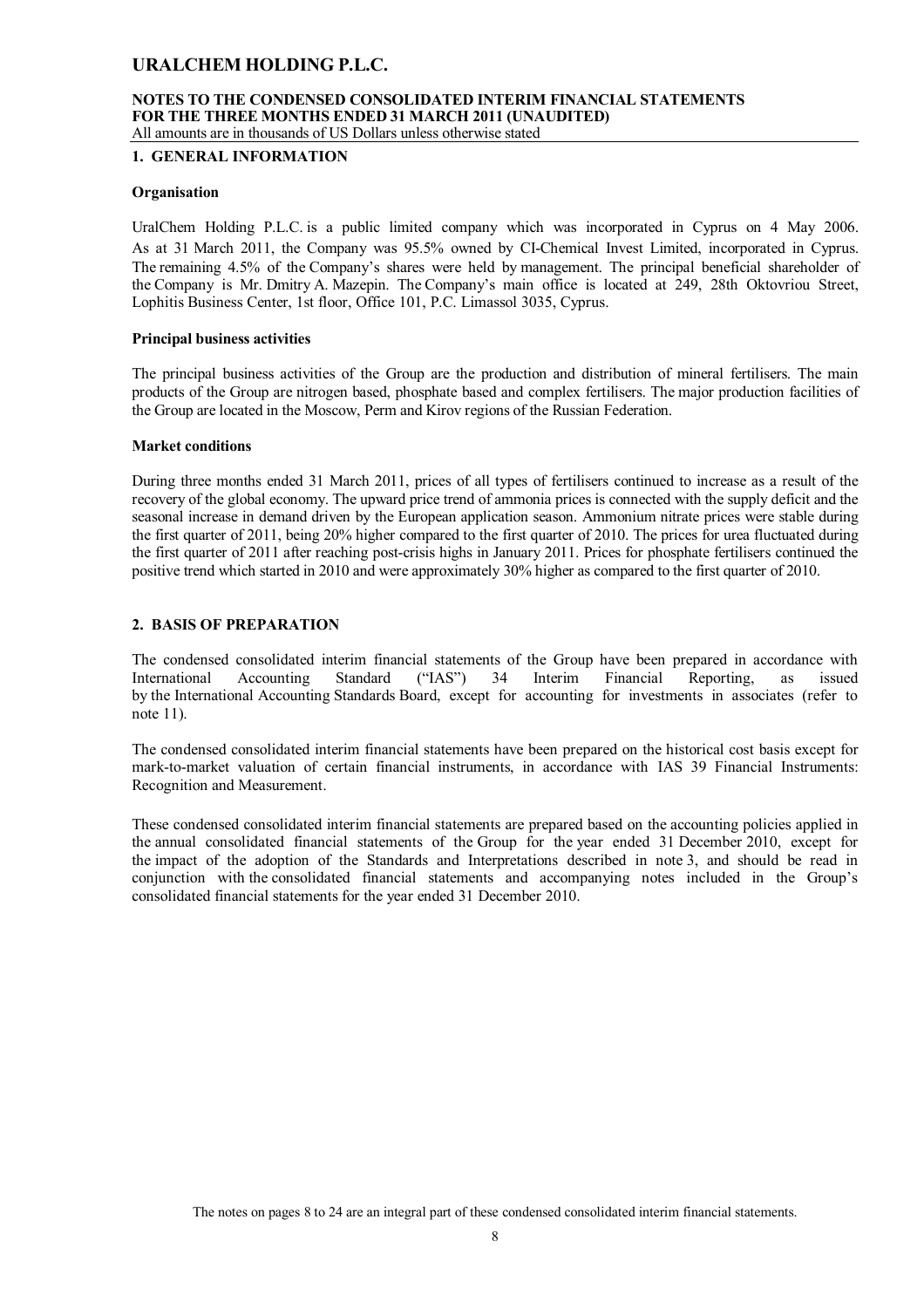#### **NOTES TO THE CONDENSED CONSOLIDATED INTERIM FINANCIAL STATEMENTS FOR THE THREE MONTHS ENDED 31 MARCH 2011 (UNAUDITED)** All amounts are in thousands of US Dollars unless otherwise stated

#### **3. ADOPTION OF NEW AND REVISED STANDARDS**

#### **Standards and Interpretations effective in the current period**

The Group has adopted all revised and new Standards and Interpretations issued by the International Accounting Standards Board and International Financial Reporting Interpretations Committee that are mandatory for adoption in the annual periods beginning on 1 January 2011.

#### **Standards and Interpretations adopted with no effect on the consolidated financial statements**

IFRS 3 Business Combinations (amendments) IFRS 7 Financial Instruments (amendments) IAS 1 Presentation of Financial Statements (amendments) IAS 24 Related Party Disclosures (revised) IAS 27 Consolidated and Separate Financial Statements (amendments) IAS 32 Financial Instruments: Presentation (amendments) IAS 34 Interim Financial Reporting (amendments) IFRIC 13 Customer Loyalty Programmes (amendments) IFRIC 14 The Limit on a Defined Benefit Asset, Minimum Funding Requirements and their Interaction IFRIC 19 Extinguishing Financial Liabilities with Equity Instruments

The adoption of other new and revised Standards and Interpretations effective on or after 1 January 2011 as listed above, had no material impact on these condensed consolidated interim financial statements:

#### **Standards and Interpretations in issue but not yet adopted**

At the date of authorisation of these condensed consolidated interim financial statements, the following Standards and Interpretations were in issue but not yet effective:

| <b>Standards and Interpretations</b>                          | <b>Effective on or for</b><br>annual periods<br>beginning on or after |
|---------------------------------------------------------------|-----------------------------------------------------------------------|
|                                                               |                                                                       |
| <b>IFRS 7 Financial Instruments</b>                           | 1 July 2011                                                           |
| IFRS 9 Financial Instruments – Classification and Measurement | 1 January 2013                                                        |
| <b>IFRS 10 Consolidated Financial Statements</b>              | 1 January 2013                                                        |
| IFRS 11 Joint Arrangements                                    | 1 January 2013                                                        |
| IFRS 12 Disclosure of Interests in Other Entities             | 1 January 2013                                                        |
| IFRS 13 Fair Value Measurement                                | 1 January 2013                                                        |
| <b>IAS</b> 12 Income Taxes                                    | 1 January 2012                                                        |
| IAS 27 Consolidated and Separate Financial Statements         | 1 January 2013                                                        |
| IAS 28 Investments in Associates                              | 1 January 2013                                                        |
|                                                               |                                                                       |

The impact of adoption of these Standards and Interpretations in the preparation of the consolidated financial statements in future periods is currently being assessed by management. Management anticipates that, except for IFRS 9 Financial Instruments - Classification and Measurement ("IFRS 9"), the adoption of these Standards and Interpretations will have no material impact on the consolidated financial statements of the Group in the period of initial adoption.

IFRS 9 introduces new requirements for the classification and measurement of financial assets. All recognised financial assets that are currently within the scope of IAS 39 Financial Instruments: Recognition and Measurement, will be measured at either amortised cost or fair value.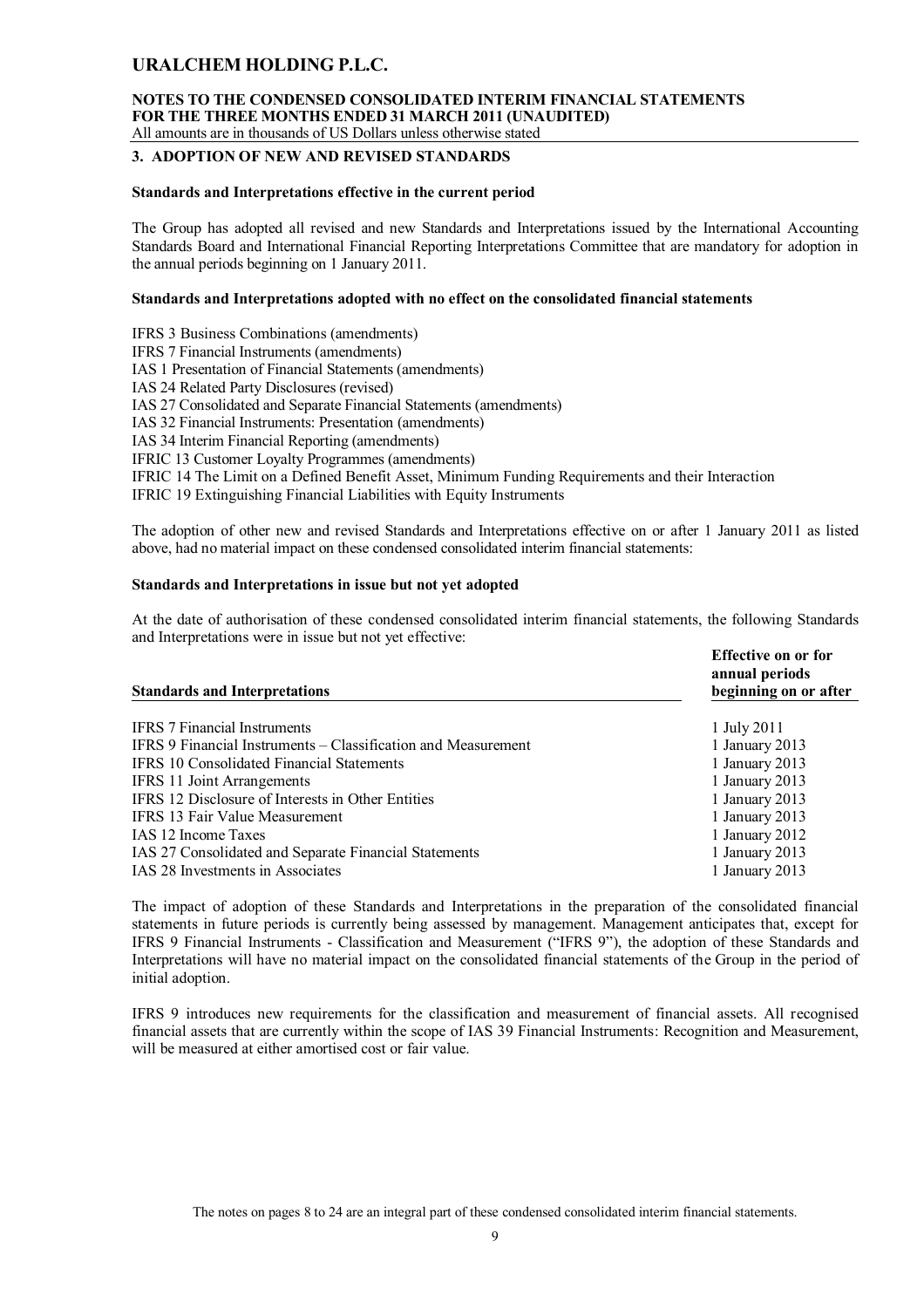# **NOTES TO THE CONDENSED CONSOLIDATED INTERIM FINANCIAL STATEMENTS FOR THE THREE MONTHS ENDED 31 MARCH 2011 (UNAUDITED)**

All amounts are in thousands of US Dollars unless otherwise stated

#### **4. SEGMENT INFORMATION**

For management purposes the Group is organised into two segments, Nitrogen Fertilisers and Phosphate Fertilisers. Reports reviewed by the Chief Executive Officer (the "chief operating decision maker") that are used to assess performance and allocate resources are prepared on the same basis.

- Nitrogen Fertilisers: The nitrogen fertilisers segment comprises subsidiaries engaged in the production of nitrogen based fertilisers, complex fertilisers, ammonia, inorganic acids and other chemical products. The major subsidiaries and branches allocated to the nitrogen fertilisers segment are KCCW MFP, located in the Kirov region of the Russian Federation, and Azot branch of Uralchem OJSC ("Azot branch"), located in the Perm region of the Russian Federation; and
- Phosphate Fertilisers: The phosphate fertilisers segment comprises subsidiaries engaged in the production of phosphate based fertilisers, complex fertilisers and inorganic acids. The major subsidiary allocated to the phosphate fertilisers segment is VMF, located in the Moscow region of the Russian Federation.

The chief operating decision maker does not regularly review the operating results of other operations, and these operations are not reported as separate operating segments. These other operations contain smaller subsidiaries which engage in a variety of businesses, for example electricity and heat energy generation, construction, repairs and maintenance and processing of waste water.

The profitability of the two operating segments is primarily measured based on OIBDA, which the Group defines as operating profit adjusted for depreciation and amortisation. Since this term is not a standard IFRS measure, the Group's definition of OIBDA may differ from that of other companies. Costs and assets of subsidiaries of the Group engaged in transportation, sales and marketing activities are allocated (pro rata volume of services rendered by these companies to the operating segments) to operating segments within management reports reviewed by the chief operating decision maker. Costs and assets of subsidiaries of the Group engaged in other operations are not allocated to operating segments within management reports reviewed by the chief operating decision maker.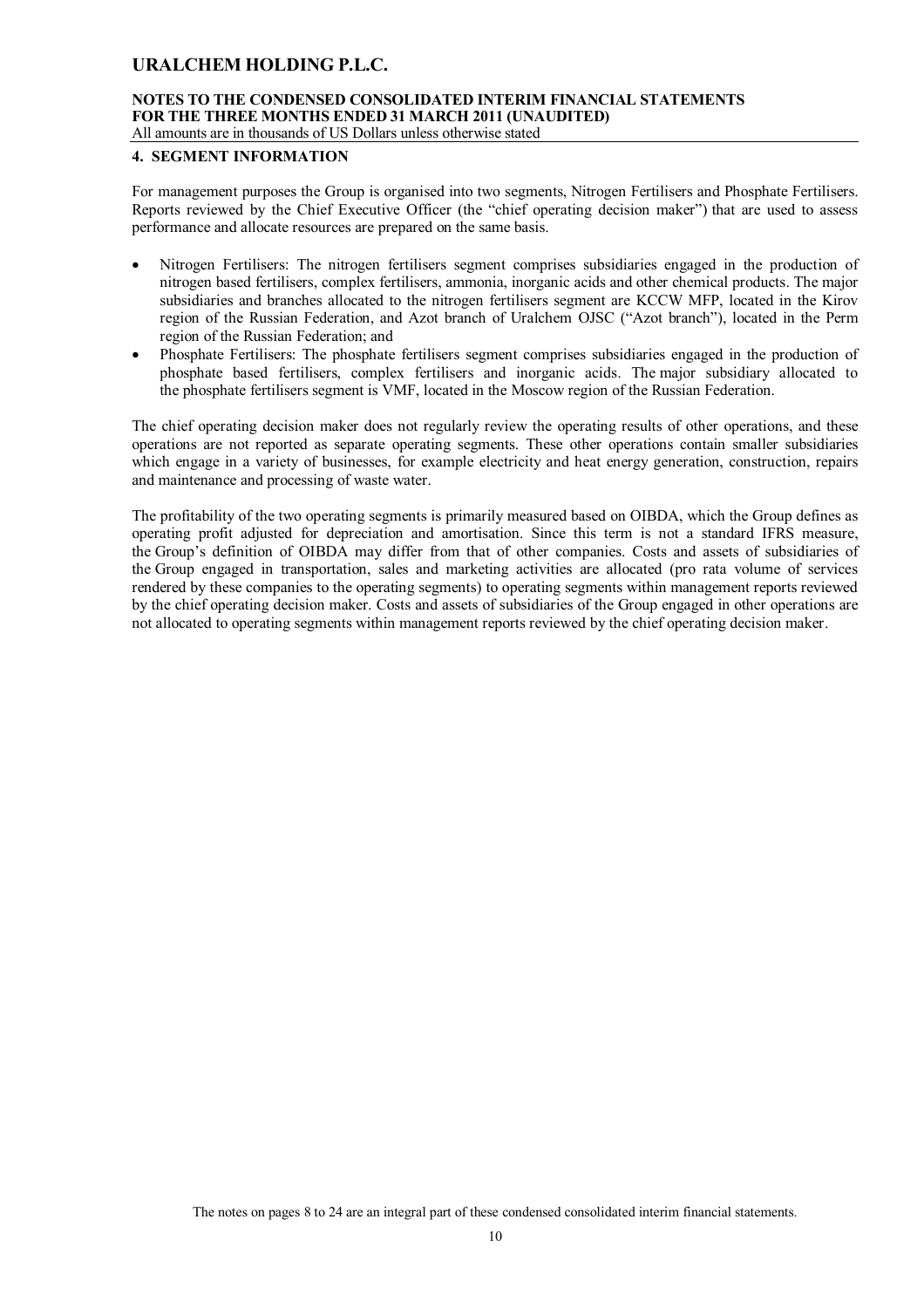## **NOTES TO THE CONDENSED CONSOLIDATED INTERIM FINANCIAL STATEMENTS FOR THE THREE MONTHS ENDED 31 MARCH 2011 (UNAUDITED)**

All amounts are in thousands of US Dollars unless otherwise stated

Segment information provided to the chief operating decision maker for the reportable segments for the three months ended 31 March 2011 is as follows:

| Three months ended 31 March 2011                         | Nitrogen<br>fertilisers | Phosphate<br>fertilisers | <b>Total</b>     |
|----------------------------------------------------------|-------------------------|--------------------------|------------------|
| Revenue from external customers<br>Inter-segment revenue | 419,364<br>7,785        | 125,390<br>586           | 544,754<br>8,371 |
| <b>Total segment revenue</b>                             | 427,149                 | 125,976                  | 553,125          |
| <b>OIBDA</b>                                             | 172,184                 | 19,411                   | 191,595          |
| Three months ended 31 March 2010                         | Nitrogen<br>fertilisers | Phosphate<br>fertilisers | <b>Total</b>     |
| Revenue from external customers<br>Inter-segment revenue | 256,865<br>4,409        | 51,323                   | 308,188<br>4,409 |
| <b>Total segment revenue</b>                             | 261,274                 | 51,323                   | 312,597          |
| <b>OIBDA</b>                                             | 75,127                  | (589)                    | 74,538           |

The total reportable segment OIBDA is reconciled to consolidated profit before tax as follows:

| Three months ended 31 March 2011                                                            | Nitrogen<br>fertilisers | Phosphate<br>fertilisers | <b>Total</b>                               |
|---------------------------------------------------------------------------------------------|-------------------------|--------------------------|--------------------------------------------|
| Segment OIBDA                                                                               | 172,184                 | 19,411                   | 191,595                                    |
| <b>Unallocated operating activity</b>                                                       |                         |                          |                                            |
| Depreciation and amortisation<br>Corporate overheads<br>Other<br>Inter-segment operations   |                         |                          | (25,601)<br>(16, 159)<br>(3,641)<br>13,787 |
| Group operating profit                                                                      |                         |                          | 159,981                                    |
| Interest income<br>Interest expense<br>Share of loss of associates<br>Foreign exchange gain |                         |                          | 989<br>(33,263)<br>(37)<br>72,477          |
| from financing activities<br>Group profit before tax                                        |                         |                          | 200,147                                    |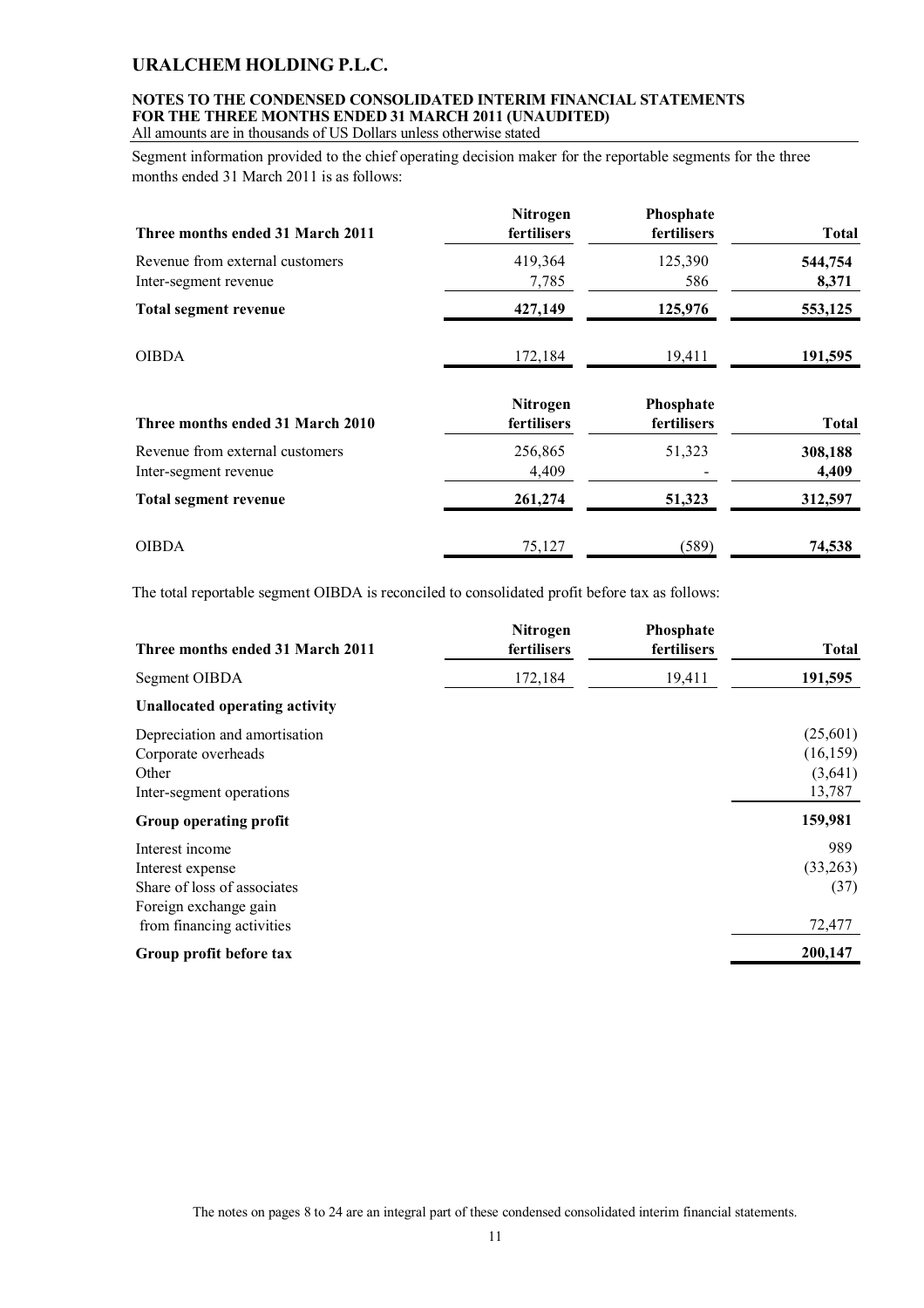### **NOTES TO THE CONDENSED CONSOLIDATED INTERIM FINANCIAL STATEMENTS FOR THE THREE MONTHS ENDED 31 MARCH 2011 (UNAUDITED)**

All amounts are in thousands of US Dollars unless otherwise stated

| Three months ended 31 March 2010                                                                                         | Nitrogen<br>fertilisers | Phosphate<br>fertilisers | <b>Total</b>                              |
|--------------------------------------------------------------------------------------------------------------------------|-------------------------|--------------------------|-------------------------------------------|
| Segment OIBDA                                                                                                            | 75,127                  | (589)                    | 74,538                                    |
| <b>Unallocated operating activity</b>                                                                                    |                         |                          |                                           |
| Depreciation and amortisation<br>Corporate overheads<br>Other<br>Inter-segment operations                                |                         |                          | (27,610)<br>(8,950)<br>(11,398)<br>12,277 |
| Group operating profit                                                                                                   |                         |                          | 38,857                                    |
| Interest income<br>Interest expense<br>Share of loss of associates<br>Foreign exchange gain<br>from financing activities |                         |                          | 492<br>(40, 575)<br>(794)<br>29,509       |
| Group profit before tax                                                                                                  |                         |                          | 27,489                                    |

The revenue from external parties reported to the chief operating decision maker is measured in a manner consistent with that in the income statement.

Total reportable segment assets are as follows:

|                             | <b>Nitrogen</b>    | <b>Phosphate</b> |           |
|-----------------------------|--------------------|------------------|-----------|
| Total segment assets as at: | <b>fertilisers</b> | fertilisers      | Total     |
| 31 March 2011               | 856.099            | 365.011          | 1,221,110 |
| 31 December 2010            | 793.932            | 355,022          | 1,148,954 |

The amounts provided to the chief operating decision maker with respect to total assets are measured in a manner consistent with that in the financial statements. These assets are allocated based on the operations of the segment.

Investments in shares (classified as available-for-sale financial assets or investments in associates) held by the Group are not considered to be segment assets but are rather managed at the corporate headquarters by the strategic investment function.

Non-current assets other than financial instruments and deferred tax assets are located primarily in the Russian Federation, the location of the Group's major production facilities. The total of these non-current assets located in other countries, including Cyprus, are not significant.

Information about the revenue from sales to external customers attributed to individual countries is not available as the cost to develop it would be excessive. Therefore this information is not disclosed in these condensed consolidated interim financial statements.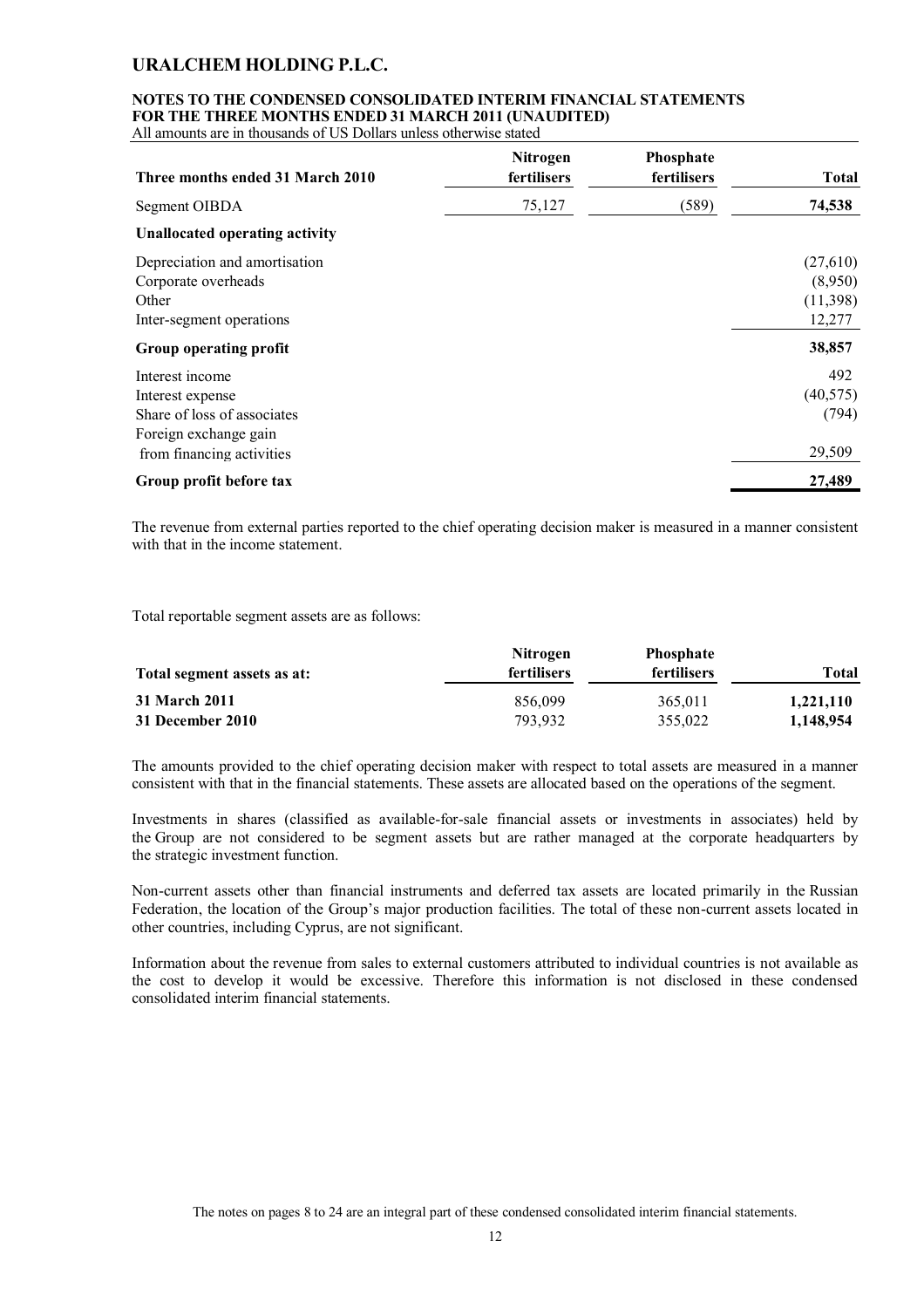# **NOTES TO THE CONDENSED CONSOLIDATED INTERIM FINANCIAL STATEMENTS FOR THE THREE MONTHS ENDED 31 MARCH 2011 (UNAUDITED)**

All amounts are in thousands of US Dollars unless otherwise stated

### **5. SALES OF GOODS**

| Three months ended 31 March 2011 | <b>Total</b> | <b>Export</b> | <b>Russia</b> | <b>CIS</b> |
|----------------------------------|--------------|---------------|---------------|------------|
| <b>Mineral fertilisers</b>       |              |               |               |            |
| Nitrogen based fertilisers       | 266,615      | 139,334       | 82,649        | 44,632     |
| Phosphate based fertilisers      | 114,373      | 80,898        | 8,012         | 25,463     |
| Complex fertilisers              | 76,011       | 67,449        | 5,319         | 3,243      |
| Ammonia                          | 51,119       | 42,292        | 6,154         | 2,673      |
| Explosive grade ammonium nitrate | 18,228       | 1,928         | 14,742        | 1,558      |
| Inorganic acids                  | 7,302        |               | 7,297         | 5          |
| Other chemical products          | 11,106       | 1,578         | 9,272         | 256        |
| <b>Total</b>                     | 544,754      | 333,479       | 133,445       | 77,830     |
| Three months ended 31 March 2010 |              |               |               |            |
| <b>Mineral fertilisers</b>       |              |               |               |            |
| Nitrogen based fertilisers       | 170,088      | 93,800        | 66,035        | 10,253     |
| Phosphate based fertilisers      | 39,840       | 28,280        | 6,419         | 5,141      |
| Complex fertilisers              | 39,628       | 33,009        | 3,869         | 2,750      |
| Ammonia                          | 38,757       | 38,182        | 575           |            |
| Explosive grade ammonium nitrate | 9,638        | 964           | 7,771         | 903        |
| Inorganic acids                  | 3,693        |               | 3,693         |            |
| Other chemical products          | 6,544        | 264           | 6,197         | 83         |
| <b>Total</b>                     | 308,188      | 194,499       | 94,559        | 19,130     |

### **6. COST OF SALES**

|                                             | Three months ended   | Three months ended   |
|---------------------------------------------|----------------------|----------------------|
|                                             | <b>31 March 2011</b> | <b>31 March 2010</b> |
| Raw materials, including:                   |                      |                      |
| Natural gas                                 | 75,701               | 65,022               |
| Apatite                                     | 37,777               | 30,968               |
| Sulphur                                     | 5,926                | 3,449                |
| Potassium chloride                          | 4,617                | 3,260                |
| Other raw materials                         | 10,737               | 10,409               |
| Energy and utilities                        | 38,066               | 26,351               |
| Depreciation                                | 19,852               | 21,462               |
| Wages and salaries                          | 18,853               | 16,654               |
| Social taxes                                | 6,130                | 4,111                |
| Repairs and maintenance                     | 1,050                | 481                  |
| Decrease/(increase) in inventory balance of |                      |                      |
| work in-progress and finished goods         | 25,979               | (11,897)             |
| Other                                       | 5,157                | 3,704                |
| <b>Total</b>                                | 249,845              | 173,974              |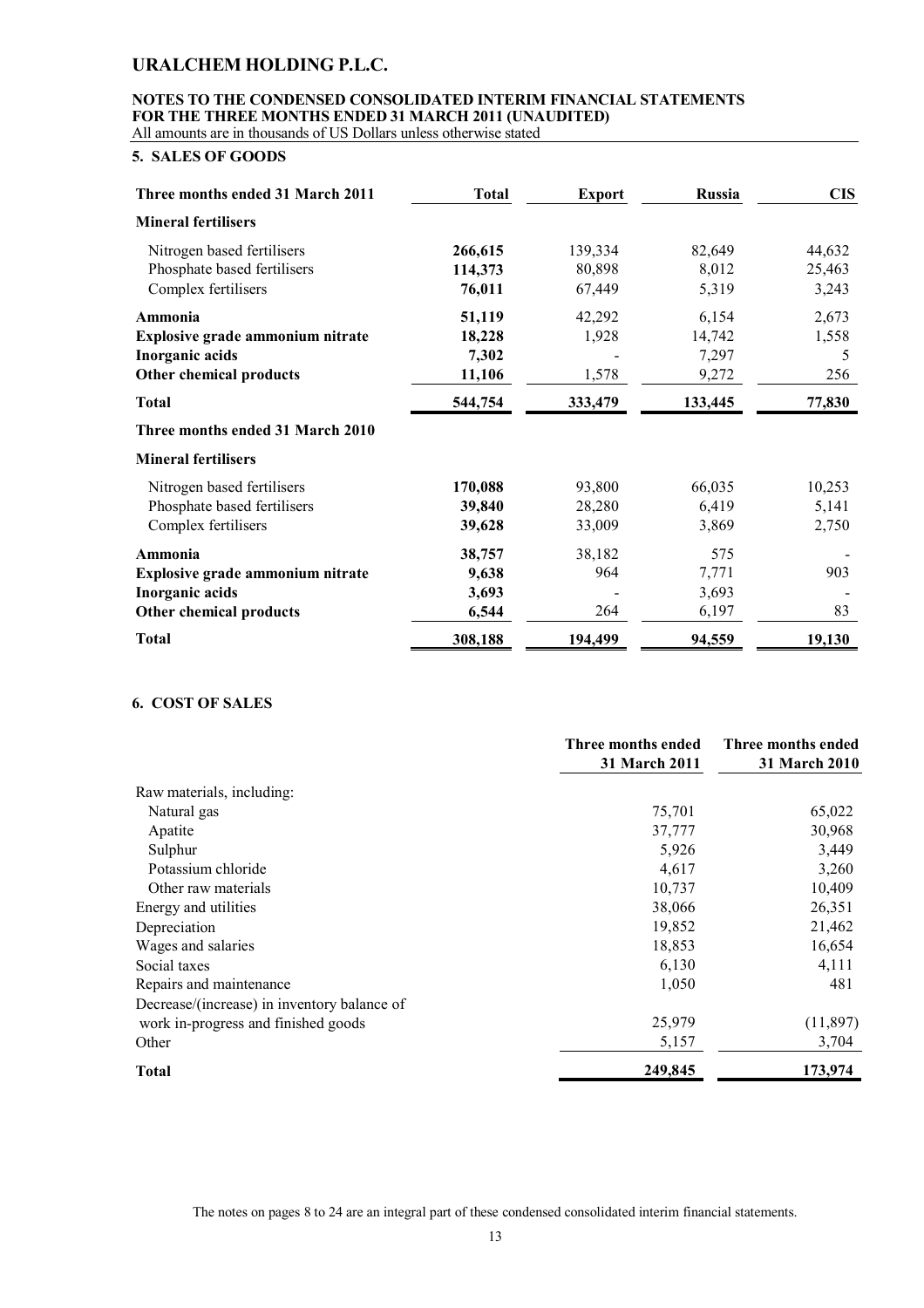#### **NOTES TO THE CONDENSED CONSOLIDATED INTERIM FINANCIAL STATEMENTS FOR THE THREE MONTHS ENDED 31 MARCH 2011 (UNAUDITED)** All amounts are in thousands of US Dollars unless otherwise stated

#### **7. SELLING AND DISTRIBUTION EXPENSES**

|                               | Three months ended<br><b>31 March 2011</b> | Three months ended<br>31 March 2010 |
|-------------------------------|--------------------------------------------|-------------------------------------|
| Transportation, including:    |                                            |                                     |
| Railway tariff                | 60,101                                     | 37,646                              |
| Freight and transshipment     | 27,793                                     | 20,020                              |
| Rail cars rent expenses       | 10,156                                     | 4,996                               |
| Other transportation expenses | 3,900                                      | 5,148                               |
| Wages and salaries            | 4,597                                      | 3,218                               |
| Depreciation                  | 3,116                                      | 2,963                               |
| Advertising and marketing     | 1,853                                      | 2,271                               |
| Customs clearance charges     | 686                                        | 743                                 |
| Social taxes                  | 667                                        | 642                                 |
| Commissions and agent fees    | 194                                        | 227                                 |
| Other                         | 5,836                                      | 4,200                               |
| <b>Total</b>                  | 118,899                                    | 82,074                              |

### **8. GENERAL AND ADMINISTRATIVE EXPENSES**

|                                      | Three months ended | Three months ended |
|--------------------------------------|--------------------|--------------------|
|                                      | 31 March 2011      | 31 March 2010      |
| Wages and salaries                   | 15,707             | 12,649             |
| Social taxes                         | 3,196              | 2,474              |
| Depreciation                         | 1,802              | 2,725              |
| Audit, legal and consulting services | 1,215              | 2,976              |
| Fines and penalties                  | 992                | 193                |
| Rent                                 | 827                | 893                |
| Security                             | 758                | 887                |
| Bank charges                         | 290                | 326                |
| Other                                | 5,020              | 4,473              |
| <b>Total</b>                         | 29,807             | 27,596             |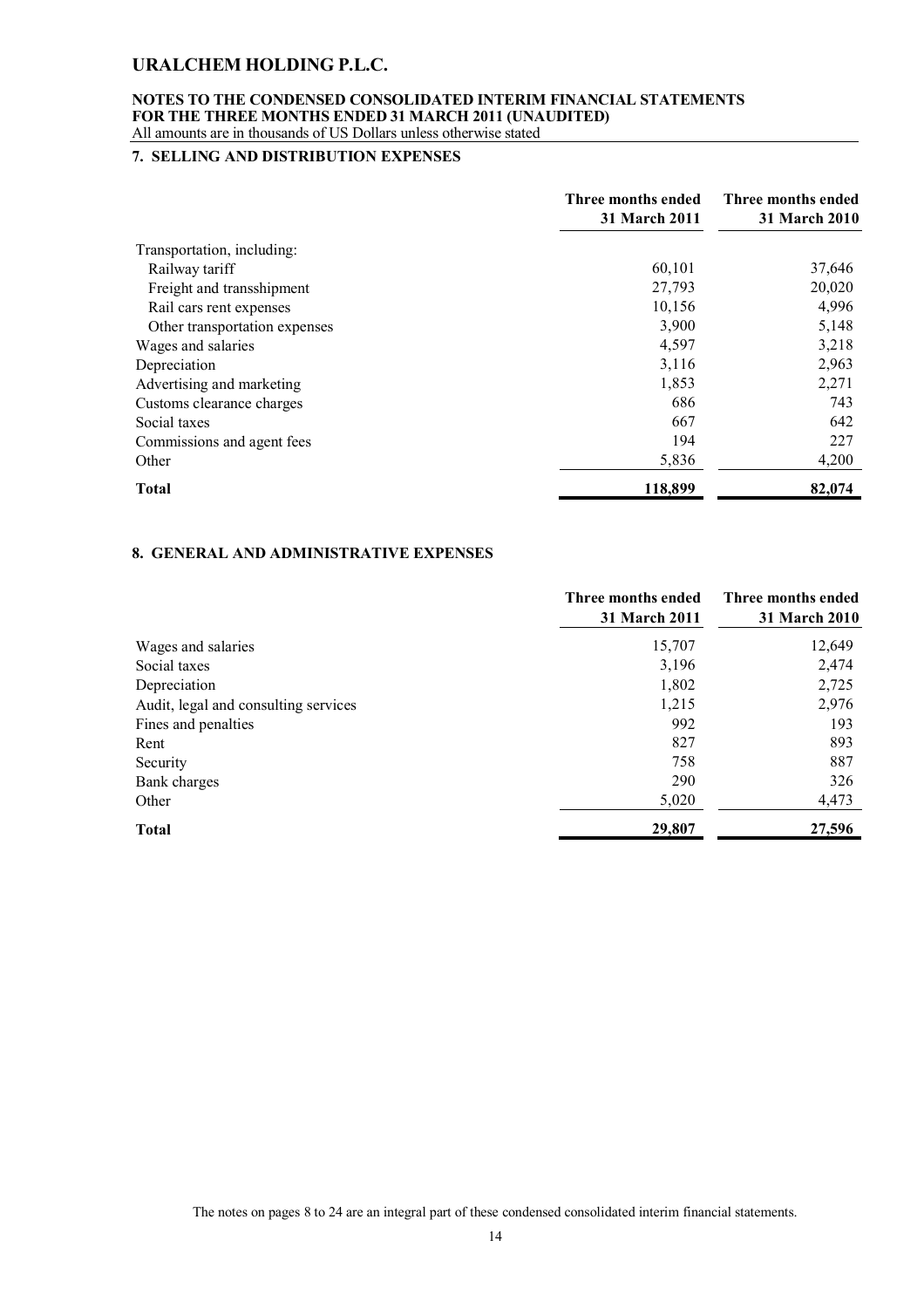#### **NOTES TO THE CONDENSED CONSOLIDATED INTERIM FINANCIAL STATEMENTS FOR THE THREE MONTHS ENDED 31 MARCH 2011 (UNAUDITED)** All amounts are in thousands of US Dollars unless otherwise stated

#### **9. PROPERTY, PLANT AND EQUIPMENT**

|                                                   | <b>Buildings</b><br>and<br>structures | Machinery,<br>equipment<br>and transport | Other    | <b>Construction</b><br>in-progress | <b>Total</b> |
|---------------------------------------------------|---------------------------------------|------------------------------------------|----------|------------------------------------|--------------|
| Cost<br><b>Balance at 1 January 2011</b>          | 302,522                               | 523,515                                  | 31,222   | 81,719                             | 938,978      |
| Additions                                         | 1,799                                 | 2,818                                    | 258      | 4,535                              | 9,410        |
| Transfers                                         | (23)                                  | 501                                      | 248      | (726)                              |              |
| Disposals<br>Effect of translation to             | (533)                                 | (1, 565)                                 | (3,185)  | 220                                | (5,063)      |
| presentation currency                             | 20,289                                | 37,669                                   | 3,947    | 5,882                              | 67,787       |
| <b>Balance at 31 March 2011</b>                   | 324,054                               | 562,938                                  | 32,490   | 91,630                             | 1,011,112    |
| <b>Balance at 1 January 2010</b>                  | 294,828                               | 486,490                                  | 33,885   | 111,656                            | 926,859      |
| Additions                                         | 214                                   | 850                                      | 124      | 4,848                              | 6,036        |
| Transfers                                         | 1,022                                 | 7,863                                    | 815      | (9,700)                            |              |
| Disposals                                         | (23)                                  | (1,669)                                  | (182)    | (2,708)                            | (4,582)      |
| Effect of translation to<br>presentation currency | 8,861                                 | 14,712                                   | 1,030    | 3,759                              | 28,362       |
| <b>Balance at 31 March 2010</b>                   | 304,902                               | 508,246                                  | 35,672   | 107,855                            | 956,675      |
| <b>Accumulated Depreciation</b>                   |                                       |                                          |          |                                    |              |
| <b>Balance at 1 January 2011</b>                  | (78, 971)                             | (213, 720)                               | (8,214)  |                                    | (300, 905)   |
| Charge for the year                               | (6,955)                               | (16, 866)                                | (949)    |                                    | (24,770)     |
| Disposals<br>Effect of translation to             | 77                                    | 1,424                                    | 557      |                                    | 2,058        |
| presentation currency                             | (5,899)                               | (15,996)                                 | (904)    |                                    | (22,799)     |
| <b>Balance at 31 March 2011</b>                   | (91, 748)                             | (245, 158)                               | (9,510)  |                                    | (346, 416)   |
| <b>Balance at 1 January 2010</b>                  | (53, 108)                             | (145, 359)                               | (5, 454) |                                    | (203, 921)   |
| Charge for the year                               | (6,970)                               | (19, 154)                                | (1,026)  |                                    | (27, 150)    |
| Disposals<br>Effect of translation to             | 28                                    | 516                                      | 19       |                                    | 563          |
| presentation currency                             | (1,717)                               | (4,693)                                  | (181)    |                                    | (6,591)      |
| <b>Balance at 31 March 2010</b>                   | (61, 767)                             | (168, 690)                               | (6, 642) |                                    | (237,099)    |
| <b>Carrying value</b>                             |                                       |                                          |          |                                    |              |
| At 1 January 2011                                 | 223,551                               | 309,795                                  | 23,008   | 81,719                             | 638,073      |
| At 31 March 2011                                  | 232,306                               | 317,780                                  | 22,980   | 91,630                             | 664,696      |

As at 31 March 2011, property, plant and equipment included advances paid for acquisition of the property, plant and equipment in the amount of USD 56,589 thousand (31 December 2010: USD 45,914 thousand).

The Group leases certain items of machinery, equipment and transport under a number of finance lease agreements with third parties. As at 31 March 2011, the net book value of leased machinery, equipment and transport was USD 46,763 thousand (31 December 2010: USD 45,065 thousand).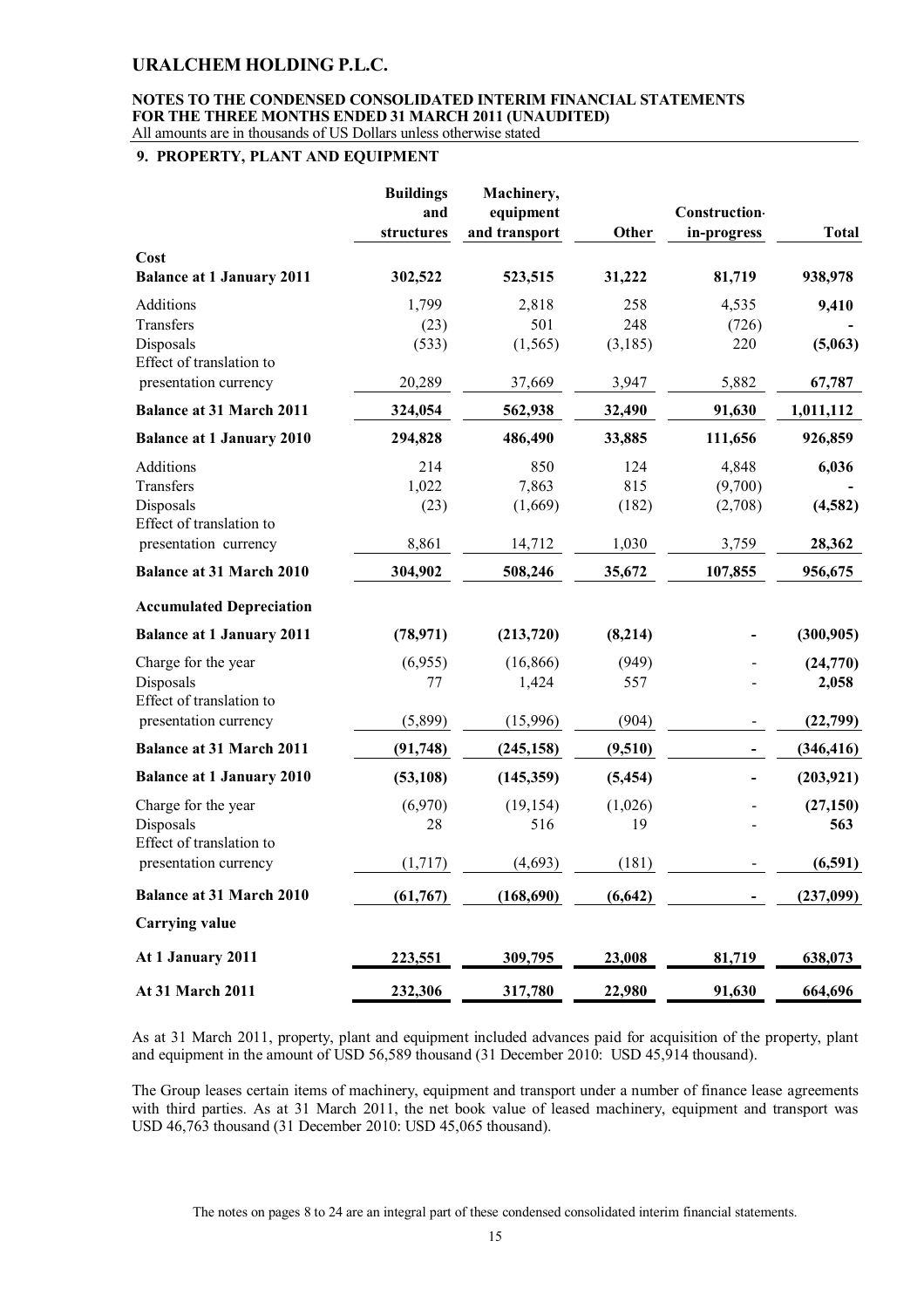### **NOTES TO THE CONDENSED CONSOLIDATED INTERIM FINANCIAL STATEMENTS FOR THE THREE MONTHS ENDED 31 MARCH 2011 (UNAUDITED)**

All amounts are in thousands of US Dollars unless otherwise stated

### **Assets pledged as collateral**

The carrying values of property, plant and equipment pledged to secure loans and borrowings granted to the Group were as follows (refer to note 13):

|                                    | 31 March 2011 | 31 December 2010 |
|------------------------------------|---------------|------------------|
|                                    |               |                  |
| Machinery, equipment and transport | 88,607        | 136,300          |
| Buildings and structures           | 16,876        | 21,433           |
| Other                              | 358           | 1,276            |
| <b>Total</b>                       | 105,841       | 159,009          |

#### **10. INVESTMENTS IN ASSOCIATES**

Details of the Group's associates are as follows:

|                          |                                   |      | <b>Effective ownership, %</b>  |
|--------------------------|-----------------------------------|------|--------------------------------|
| Name of associate        | <b>Principal activity</b>         |      | 31 March 2011 31 December 2010 |
| Perm Mineral Fertilisers | Production of mineral fertilisers | 46.5 | 46.5                           |
| NPK Karbon-Shungit       | Mining and processing             | 49.7 | 49.7                           |
| ZhDTsekh                 | Other services                    | 50.0 | 50.0                           |

Movements in the carrying amount of investments in associates were as follows:

|                                                                               | <b>31 March 2011</b> | <b>31 March 2010</b> |
|-------------------------------------------------------------------------------|----------------------|----------------------|
| Investments in associates – equity method                                     |                      |                      |
| Balance at the beginning of the period                                        | 10,174               | 10,726               |
| Share of loss of associates<br>Effect of translation to presentation currency | (37)<br>732          | (794)<br>97          |
| Balance at the end of the period                                              | 10,869               | 10,029               |
| Investments in associates – at cost                                           |                      |                      |
| Balance at the beginning of the period                                        | 24,541               | 24,578               |
| Effect of translation to presentation currency                                | 346                  | 354                  |
| Balance at the end of the period                                              | 24,887               | 24,932               |
| Total at the beginning of the period                                          | 34,715               | 35,304               |
| Total at the end of the period                                                | 35,756               | 34,961               |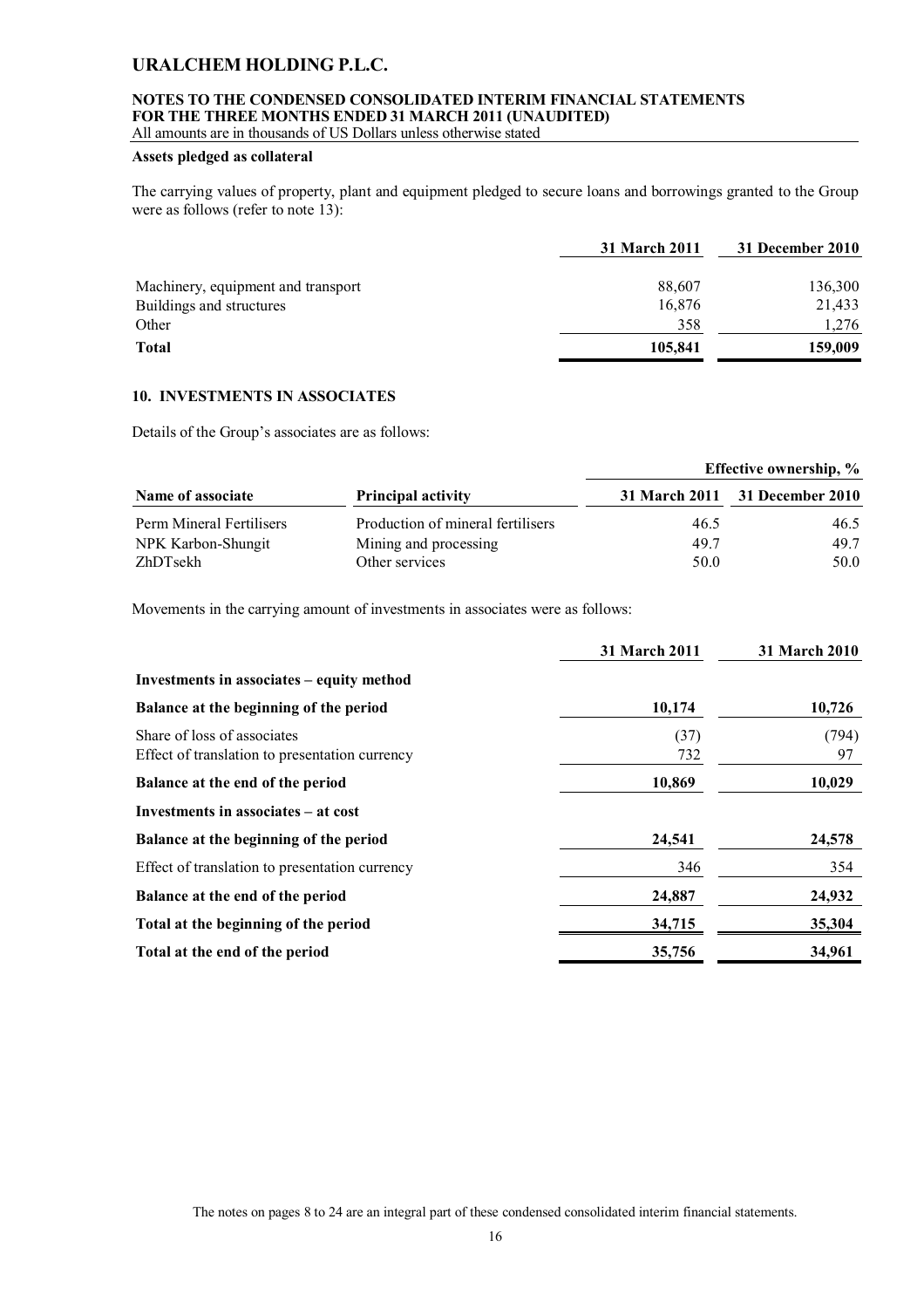### **NOTES TO THE CONDENSED CONSOLIDATED INTERIM FINANCIAL STATEMENTS FOR THE THREE MONTHS ENDED 31 MARCH 2011 (UNAUDITED)**

All amounts are in thousands of US Dollars unless otherwise stated

#### **Investments in associates – equity method**

Summarised financial information in respect of the Group's associates accounted for under the equity method:

|                                           | 31 March 2011 | 31 December 2010 |
|-------------------------------------------|---------------|------------------|
| Total assets                              | 27,787        | 25,834           |
| Total liabilities                         | (5,972)       | (5, 415)         |
| <b>Net assets</b>                         | 21,815        | 20,419           |
| Group's share of net assets of associates | 10,869        | 10,174           |
|                                           |               |                  |

|                             | Three months ended<br>31 March 2011 | Three months ended<br>31 March 2010 |
|-----------------------------|-------------------------------------|-------------------------------------|
| Revenue                     | 1.359                               | 850                                 |
| Loss for the period         | (73)                                | (1, 596)                            |
| Share of loss of associates | (37)                                | (794)                               |

#### **Investments in associates – at cost**

The Group does not have any information related to the financial position of Open Joint Stock Company Perm Mineral Fertilisers ("PMF") as at 31 March 2011 and its financial results for the three months then ended. Thus, it is impracticable for the Group to account for this investment applying equity method and the Group has continued to account for this investment at cost. PMF is a Russian-based company engaged in the production of mineral fertilisers, whose main operating facilities are located in the Perm region of the Russian Federation.

### **11. INVENTORIES**

|                                                                | 31 March 2011 | 31 December 2010 |
|----------------------------------------------------------------|---------------|------------------|
| Inventories expected to be recovered after twelve months       |               |                  |
| Catalytic agents                                               | 34,288        | 29,983           |
| Other inventories                                              | 2,958         | 2,721            |
|                                                                | 37,246        | 32,704           |
| Inventories expected to be recovered in the next twelve months |               |                  |
| Raw materials, net of allowance for obsolescence               | 57,920        | 51,556           |
| Finished goods                                                 | 29,929        | 54,287           |
| Goods for resale                                               | 8,687         | 6,785            |
| Work in-progress                                               | 436           | 310              |
|                                                                | 96,972        | 112,938          |
| <b>Total</b>                                                   | 134,218       | 145,642          |

During the three months ended 31 March 2011, the Group recognised a write down of USD 1,595 thousand to reduce the carrying amount of inventories to net realisable value (three months ended 31 March 2010: USD 720 thousand). At 31 March 2011, inventories in the amount of USD 2,661 thousand were stated at net realisable value (31 December 2010: USD 5,526 thousand).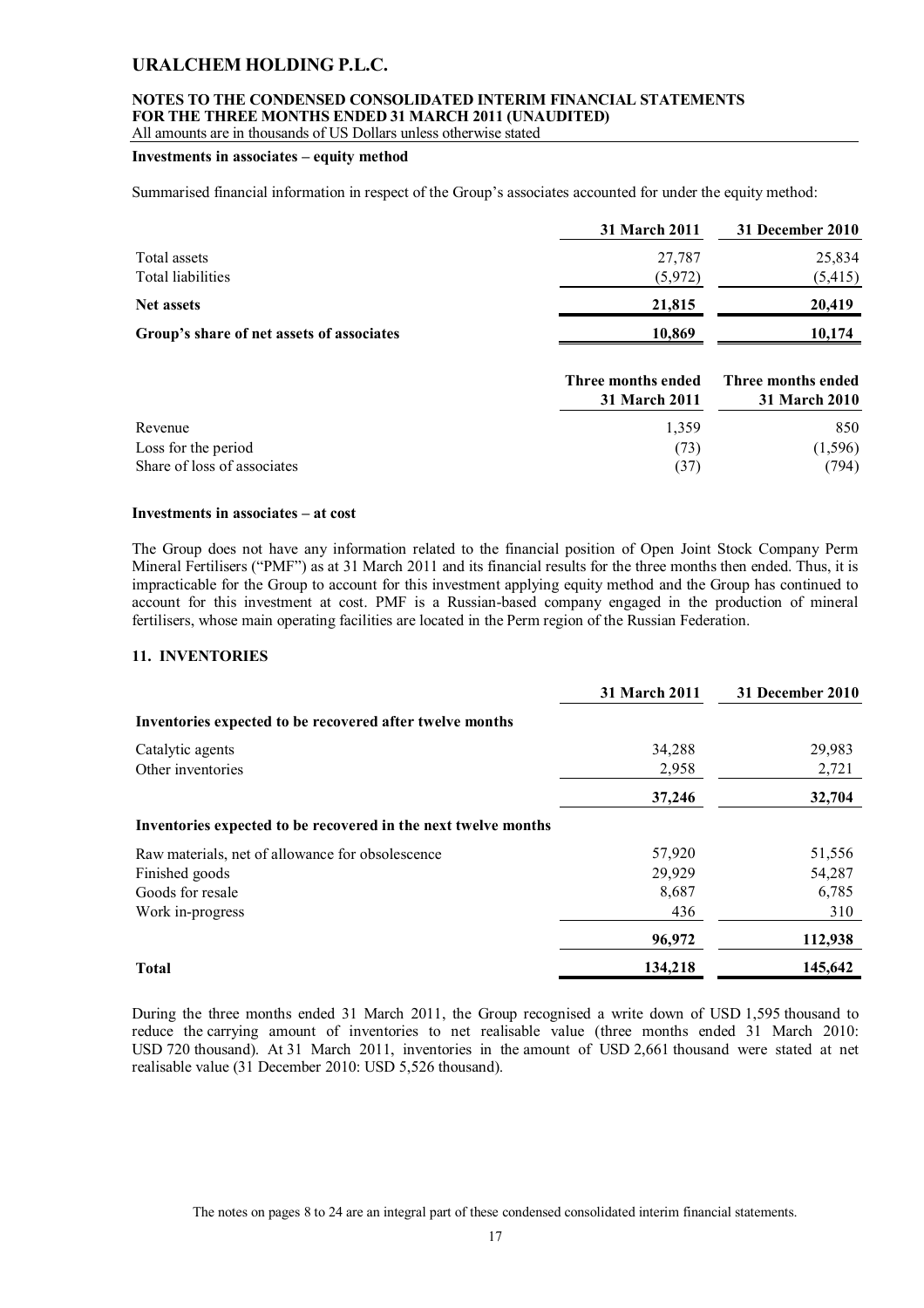### **NOTES TO THE CONDENSED CONSOLIDATED INTERIM FINANCIAL STATEMENTS FOR THE THREE MONTHS ENDED 31 MARCH 2011 (UNAUDITED)**

All amounts are in thousands of US Dollars unless otherwise stated

At 31 March 2011, raw materials were presented net of allowance for obsolescence of USD 5,174 thousand (31 December 2010: USD 4,902 thousand). During the three months ended 31 March 2011, the Group recognised USD 706 thousand (three months ended 31 March 2010: USD 230 thousand) and released USD 434 thousand (three months ended 31 March 2010: USD 561 thousand) allowance for obsolescence of raw materials.

Certain inventories were pledged to secure bank loans and borrowings granted to the Group, as follows:

|                                                          | 31 March 2011 | 31 December 2010 |
|----------------------------------------------------------|---------------|------------------|
| Carrying value of pledged inventories (refer to note 13) | 36,528        | 38,981           |

#### **12. SHARE CAPITAL**

|                                 | Number of authorised<br>ordinary shares |             | Number of issued<br>ordinary shares |                |                      |
|---------------------------------|-----------------------------------------|-------------|-------------------------------------|----------------|----------------------|
|                                 |                                         |             |                                     |                |                      |
|                                 | <b>Class A</b>                          | Class B     | <b>Class A</b>                      | <b>Class B</b> | <b>Share capital</b> |
| <b>Balance at 31 March 2011</b> | 10,110                                  | 359,989,890 | 10.110                              | 174,989,890    | 1,374                |

There were no changes in share capital of the Company during the three months ended 31 March 2011.

Shareholders of Class A and Class B ordinary shares have the same rights, voting powers, preferences and restrictions. Class A ordinary shares have a par value of EUR 1.71 each and Class B ordinary shares have a par value of EUR 0.00515 each.

At 31 March 2011, share capital was fully paid.

#### **Earnings per share**

Earnings per share was calculated by dividing net profit attributable to shareholders of the Company for the three months ended 31 March 2011 and 2010 by the weighted average number of ordinary shares in issue during respective period.

### **13. LOANS AND BORROWINGS**

|                                               | <b>31 March 2011</b> | 31 December 2010 |
|-----------------------------------------------|----------------------|------------------|
| Loans denominated in USD                      | 1,063,177            | 1,163,365        |
| Loans denominated in RUR                      | 204,792              | 190,941          |
| <b>Total</b>                                  | 1,267,969            | 1,354,306        |
| Less: current portion repayable within twelve |                      |                  |
| months and shown under current liabilities    | (372, 484)           | (473, 263)       |
| Long-term portion of loans and borrowings     | 895,485              | 881,043          |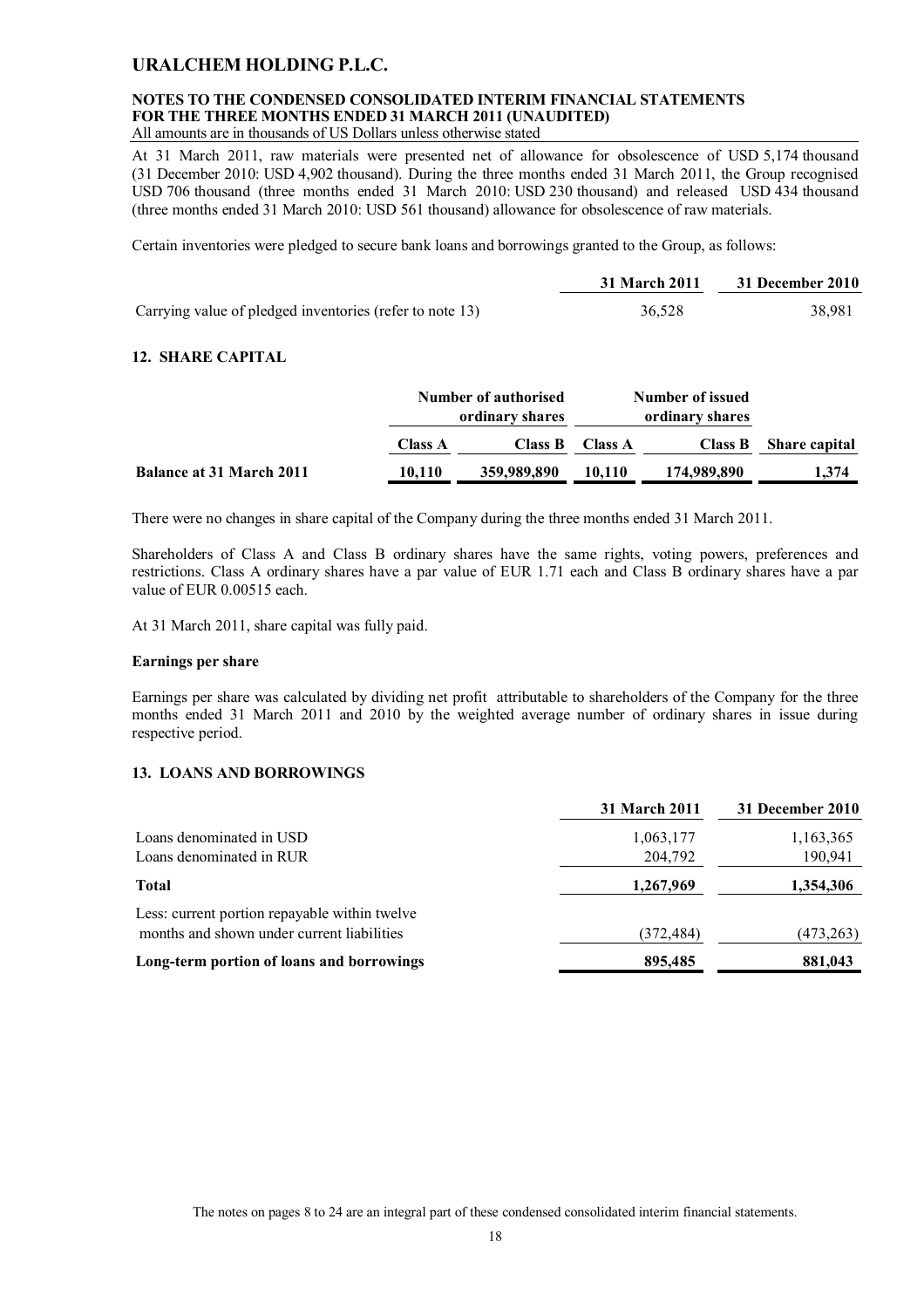### **NOTES TO THE CONDENSED CONSOLIDATED INTERIM FINANCIAL STATEMENTS FOR THE THREE MONTHS ENDED 31 MARCH 2011 (UNAUDITED)**

All amounts are in thousands of US Dollars unless otherwise stated

#### **Loans denominated in USD**

In January 2011, the Group reached an agreement with Raiffeisen Bank to partly extend the repayment of a shortterm loan denominated in USD in the amount of USD 57,000 thousand from 2011 to February – May 2012. The agreement required early repayment of the amount extended in the event of an IPO or bond offering by a Group company. The average interest rate on the loan remained unchanged.

In February 2011, the Group reached an agreement with UniCredit Bank to extend the repayment of short-term loans in the amount of USD 190,000 thousand from February 2011 to February - May 2012 and in the amount of USD 10,000 thousand – from February 2011 to June 2011. The annual interest rate under these facilities decreased from Libor  $1m + 5.9\% - 6.15\%$  to Libor  $1m + 5.8\%$ .

The loans denominated in USD had a weighted average annual interest rate of 7.4% during the three months ended 31 March 2011 (during the year ended 31 December 2010: 8.1%) and included the following borrowings:

- USD 84,464 thousand (31 December 2010: USD 84,797 thousand) at fixed rates varying from 6.2% to 7.5% (31 December 2010: from 7.0% to 9.0%) per annum;
- USD 902,462thousand (31 December 2010: USD 1,002,118 thousand) at floating rates linked to Libor varying from 6.1% to 7.7% (31 December 2010: linked to Libor 1m and Libor 3m, varying from 6.2% to 7.7%) per annum;
- USD 76,251 thousand (31 December 2010: USD 76,450 thousand) at a fixed REPO rate of 8.0% (31 December 2010: fixed REPO rate of 8.0%) per annum.

The loans denominated in USD are due in the years 2011 to 2013. As at 31 March 2011, USD-denominated loans in the amount of USD 1,044,662 thousand (2010: USD 1,144,504 thousand) are secured by 100.0% of OJSC Uralchem's shares, 74.8% of VMF's shares (2010: 74.8%), 87.4 % of KCCW MFP's shares (2010: 87.4 %) and 44.3% of PMF's shares (2010: 44.3%) held by the Group and certain fixed assets and inventories (refer to notes 9 and 11).

#### **Loans denominated in RUR**

In January 2011, the Group reached an agreement with Sberbank to decrease the interest rate on a loan denominated in RUR in the amount of USD 32,812 thousand from 14.0% to 10.0% per annum. The new interest rate is effective retrospectively from December 2010.

Loans denominated in RUR consist of a loan of USD 169,528 thousand (31 December 2010: USD 158,080 thousand) that bears interest at a fixed rate of 13.0% (31 December 2010:13.0%) per annum and is repayable in quarterly instalments starting from 20 June 2012 with the final instalment due on 24 June 2013 and other loans of USD 35,264 thousand (31 December 2010: USD 32,861 thousand) that bear interest at fixed rate of 10.0% (31 December 2010: 10.0%) per annum and are due in June 2011.

The majority of loans are secured by 100.0% of OJSC Uralchem's shares, 74.8% of VMF's shares (2010: 100.0%), 87.4% of KCCW MFP's shares (2010: 87.4%) and 44.3% of PMF's shares (2010: 44.3%) held by the Group and certain fixed assets and inventories(refer to notes 9 and 11).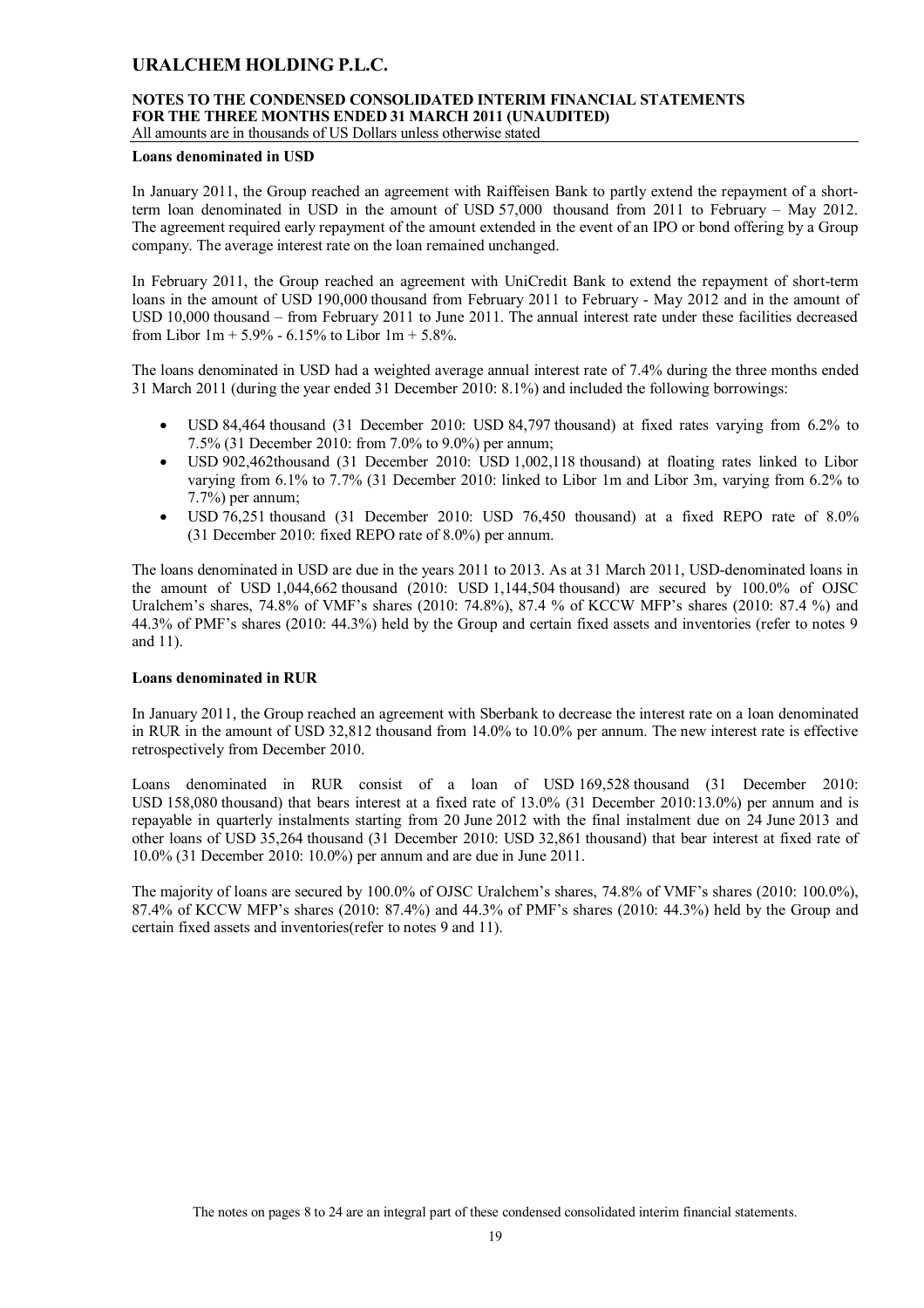### **NOTES TO THE CONDENSED CONSOLIDATED INTERIM FINANCIAL STATEMENTS FOR THE THREE MONTHS ENDED 31 MARCH 2011 (UNAUDITED)**

All amounts are in thousands of US Dollars unless otherwise stated

Total loans and borrowings were repayable as follows:

|                               | <b>31 March 2011</b> | 31 December 2010 |
|-------------------------------|----------------------|------------------|
| Due within three months       | 89,224               | 268,756          |
| Due from three to six months  | 70,831               | 37,399           |
| Due from six to twelve months | 212,430              | 167,108          |
|                               | 372,485              | 473,263          |
| Due in the second year        | 547,015              | 414,988          |
| Due in the third year         | 348,470              | 466,055          |
|                               | 895,485              | 881,043          |

The Group's bank loans are subject to the restrictive covenants, including but not limited to:

- set-up limits for the total amount of borrowings of certain Group subsidiaries;
- set-up limit for the Group total amount of loans and borrowings not exceeding USD 1,400,000 thousand;
- bank approval for any transfer of pledged property;
- set-up limits for the amount of cash collections of certain Group subsidiaries that have to be transferred to the accounts at defined banks;
- set-up limit for the "net debt/EBITDA" ratio not exceeding 4,9; and
- set-up limits for disposal of assets with a carrying value of more than USD 3,518 thousand for UralChem OJSC.

All loan agreements have acceleration clauses, allowing the creditors to request early repayment of outstanding amounts in case of non-compliance with these covenants.

### **14. RELATED PARTIES TRANSACTIONS AND OUTSTANDING BALANCES**

Related parties include shareholders, entities under common ownership and control with the Group and members of key management personnel. The Group enters into transactions with related parties in the ordinary course of business for the purchase and sale of goods and services and in relation to the provision of financing arrangements to and from its parent entity or entities under common ownership and control.

The Group had the following outstanding balances with related parties:

|                                                            | <b>31 March 2011</b> | 31 December 2010 |
|------------------------------------------------------------|----------------------|------------------|
| <b>Parent company of the Group</b>                         |                      |                  |
| Loans and borrowings                                       | (18, 410)            | (18, 754)        |
| Other payables                                             | (31,795)             | (51, 323)        |
| Entities under common ownership and control with the Group |                      |                  |
| Long-term trade and other receivable                       | 3,062                | 2.931            |
| Trade and other receivables                                | 6,130                | 2,139            |
| Advances paid and prepaid expenses                         | 26                   |                  |
| Promissory notes of related parties, at amortised cost     | 374                  | 349              |
| Trade and other payables                                   | (1,705)              | (1,621)          |
| Advances received                                          | (90)                 |                  |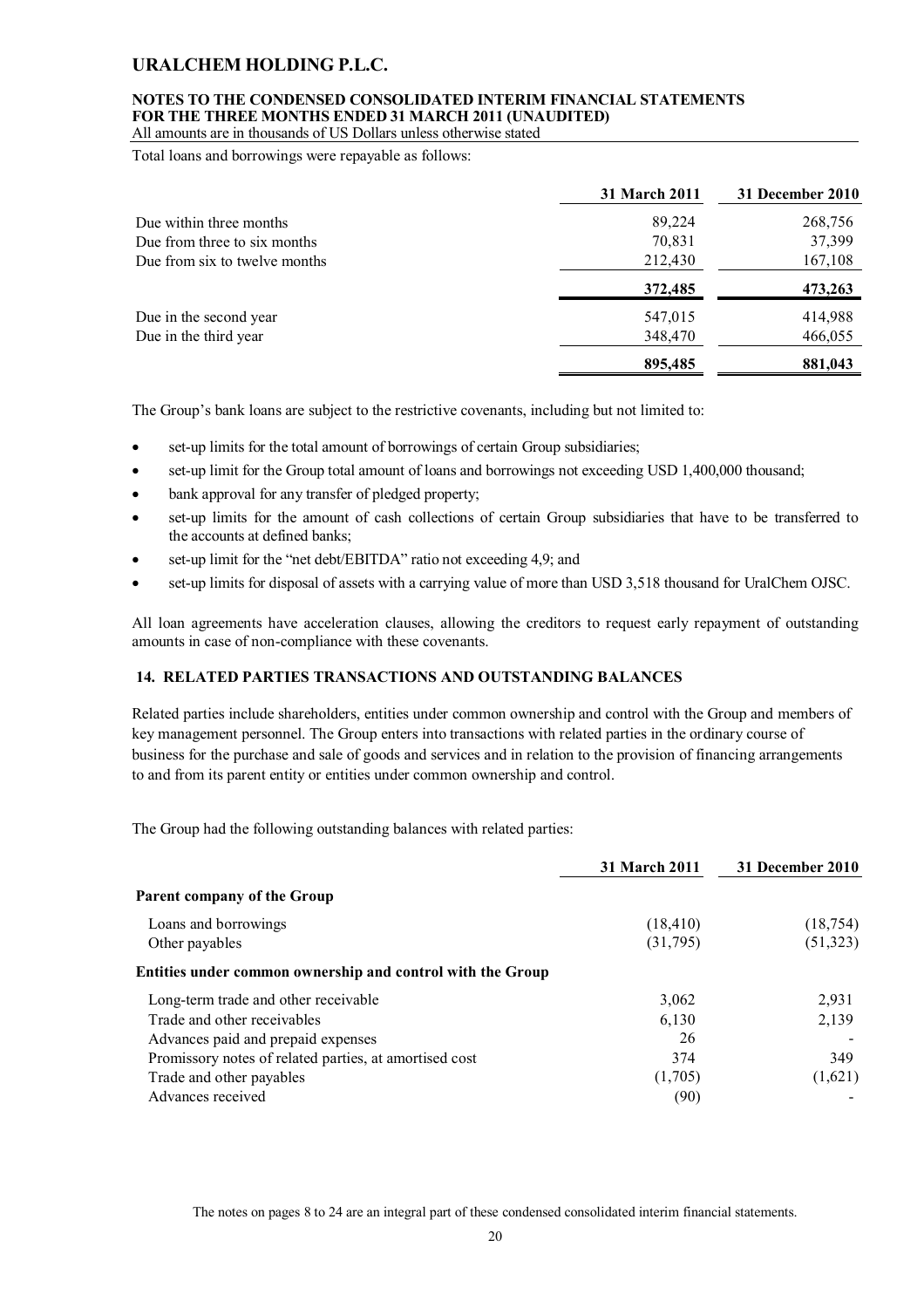### **NOTES TO THE CONDENSED CONSOLIDATED INTERIM FINANCIAL STATEMENTS FOR THE THREE MONTHS ENDED 31 MARCH 2011 (UNAUDITED)**

All amounts are in thousands of US Dollars unless otherwise stated

The Group entered into the following transactions with related parties:

|                                                            | Three months ended<br><b>31 March 2011</b> | Three months ended<br><b>31 March 2010</b> |
|------------------------------------------------------------|--------------------------------------------|--------------------------------------------|
| Parent company of the Group                                |                                            |                                            |
| Proceeds from repayment of loans issued                    |                                            | 18,847                                     |
| Interest income                                            | 904                                        | 75                                         |
| Interest expense                                           | (752)                                      | (38)                                       |
| Entities under common ownership and control with the Group |                                            |                                            |
| Sales of goods and services                                | 14,474                                     | 9,855                                      |
| Purchases of goods and services                            | (2,693)                                    | (2,277)                                    |
| Interest income                                            | 40                                         | 39                                         |
| Other income                                               | 67                                         | 201                                        |

#### **Transactions with related parties**

#### *Sales and purchases of goods*

Sales of goods to related parties were made on market terms. Sales of services, which mainly consisted of sales of electricity and heat energy, were made at prices established by the Federal Utility Committee, a government regulator responsible for establishing and monitoring the prices on the utility market in the Russian Federation.

Purchases from related parties which primarily included purchases of inventories for production of nitrogen fertilisers were made at market prices plus an insignificant premium of 1.0% to 2.0% as reimbursement for operating expenses of those entities.

#### *Loans received from related parties*

As at 31 March 2011, the USD-denominated loan received from related parties in the amount of USD 18,410 bears interest at a fixed rate of 7.0% per annum.

#### *Dividends received from related parties*

During the year ended 31 December 2010, the Group received dividends from PMF in the amount of USD 16,423 thousand, of which the Group was obliged to transfer USD 15,638 thousand to its parent company in accordance with the original purchase agreement with its parent company. This amount has been recorded in other payables in the consolidated statement of financial position as at 31 December 2010 and shown as a distribution to shareholders in the consolidated statement of changes in equity for the year then ended. During three months ended 31 March 2011, the Group paid dividends to its parent company in the amount of USD 15,778 thousand.

#### **Compensation of key management personnel**

The compensation of key management personnel of the Group for the three months ended 31 March 2011 comprised salaries and cash bonuses in the amount of USD 6,428 thousand (three months ended 31 March 2010: USD 1,469 thousand), including social taxes in the amount of USD 280 thousand (three months ended 31 March 2010: USD 311 thousand).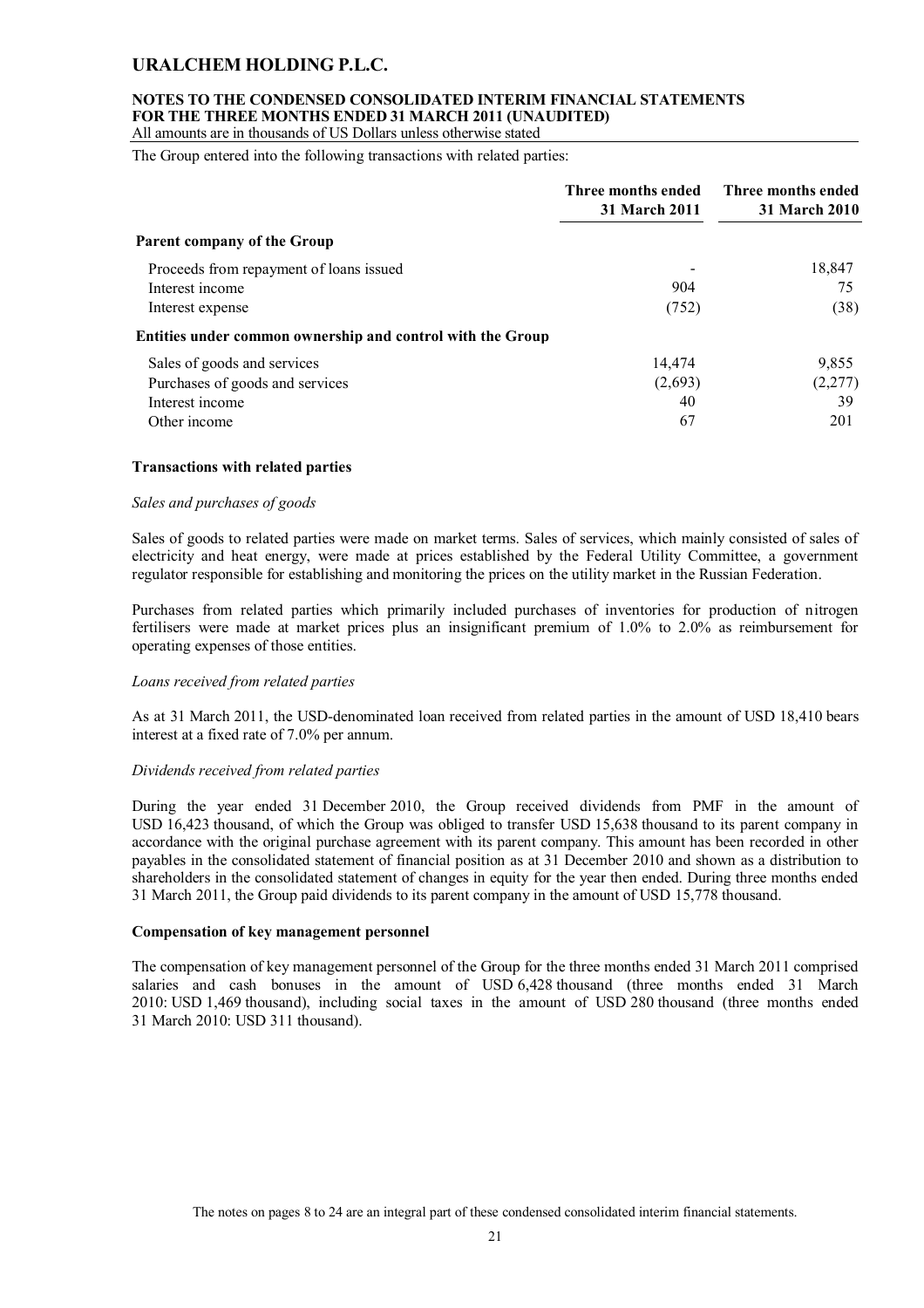#### **NOTES TO THE CONDENSED CONSOLIDATED INTERIM FINANCIAL STATEMENTS FOR THE THREE MONTHS ENDED 31 MARCH 2011 (UNAUDITED)** All amounts are in thousands of US Dollars unless otherwise stated

#### **15. COMMITMENTS AND CONTINGENCIES**

#### **Purchase of natural gas**

In December 2007, the Group entered into binding purchase agreements with Gazprom and Novatek, to purchase defined volumes of natural gas.

Future minimum costs under non-cancellable purchase agreements were as follows:

|                            | 31 March 2011 | 31 December 2010 |
|----------------------------|---------------|------------------|
| Due in one year            | 212,500       | 271,899          |
| Due from two to five years | 199.777       | 248,471          |
| <b>Total</b>               | 412,277       | 520,370          |

#### **Purchase of apatite concentrate**

In October 2010, the Group entered into purchase agreement with Apatit, to purchase defined volumes of apatite concentrate.

Future minimum costs under non-cancellable purchase agreement were as follows:

|                            | 31 March 2011 | 31 December 2010 |
|----------------------------|---------------|------------------|
| Due in one year            | 109.036       | 103,577          |
| Due from two to five years | 83.279        | 103,577          |
| <b>Total</b>               | 192.315       | 207,154          |

#### **Purchase of potassium chloride**

In November 2010, the Group entered into purchase agreements with Uralkaliy and Silvinit, to purchase defined volumes of potassium chloride.

Future minimum costs under non-cancellable purchase agreements were as follows:

|                            | 31 March 2011 | 31 December 2010 |
|----------------------------|---------------|------------------|
| Due in one year            | 21,564        | 17,585           |
| Due from two to five years | 43.914        | 46,550           |
| <b>Total</b>               | 65,478        | 64,135           |

#### **Capital commitments**

As at 31 March 2011 the Group's contractual capital commitments for acquisition of property, plant and equipment amounted to USD 7,184 thousand (31 December 2010: USD 4,684 thousand).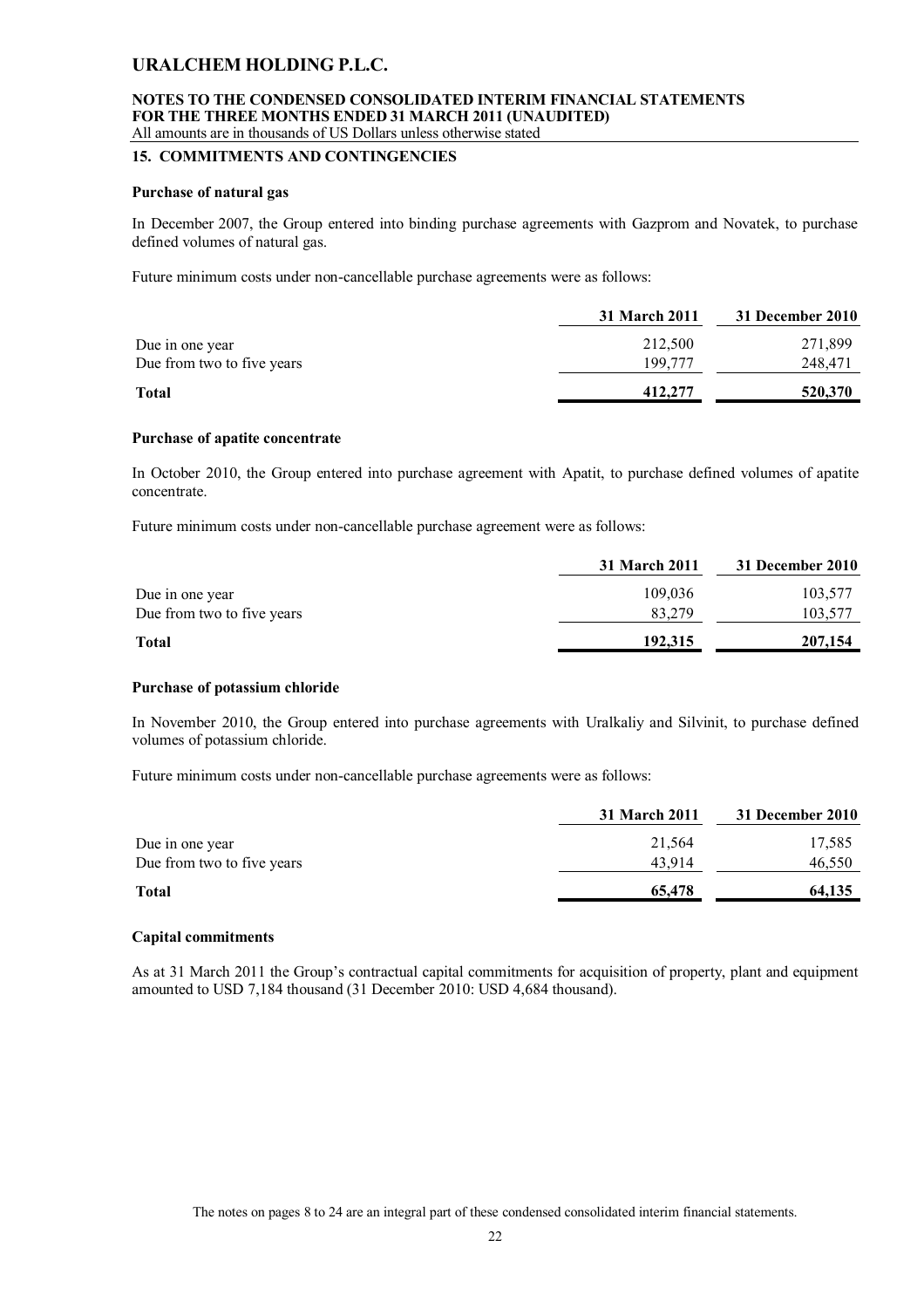### **NOTES TO THE CONDENSED CONSOLIDATED INTERIM FINANCIAL STATEMENTS FOR THE THREE MONTHS ENDED 31 MARCH 2011 (UNAUDITED)**

All amounts are in thousands of US Dollars unless otherwise stated

#### **Operating leases: Group as a lessee**

The Group leases certain machinery, equipment and office premises. The respective lease agreements have an average life of one to five years with no renewal option at the end of the lease term.

Future minimum rental expenses under non-cancellable operating leases were as follows:

|                            | 31 March 2011 | 31 December 2010 |
|----------------------------|---------------|------------------|
| Due in one year            | 28,138        | 29,280           |
| Due from two to five years | 26,173        | 46,082           |
| <b>Total</b>               | 54,311        | 75,362           |

#### **Guarantees issued**

As at 31 March 2011 and 31 December 2010, the Group issued financial guarantees in respect of loans obtained by related and third parties. The total amount of outstanding guarantees issued by the Group to a third parties as at 31 March 2011 is USD 3 thousand (31 December 2010: USD 3 thousand).

The Group's maximum exposure to credit risk in the event of non-performance by parties to these financial guarantees is limited to the contractual amounts disclosed above. At 31 March 2011 and 31 December 2010 management assessed the risk of non-performance by parties to these financial guarantees as remote.

#### **Litigation**

The Group has a number of claims and litigation relating to sales and purchases. Management believes that none of these claims, individually or in aggregate, will have a material adverse impact on the Group.

The Group faces several unresolved claims in the amount of USD 10,578 thousand, for which 100% provision had been made as at 31 March 2011 (31 December 2010: USD 7,780 thousand).

#### **Taxation contingencies in the Russian Federation**

The Russian Federation currently has a number of laws related to various taxes imposed by both federal and regional governmental authorities. Applicable taxes include VAT, corporate income tax, social taxes, together with others. Laws related to these taxes have not been in force for significant periods, in contrast to more developed market economies; therefore, the government's implementation of these regulations is often inconsistent or nonexistent. Accordingly, few precedents with regard to tax rulings have been established. Tax declarations, together with other legal compliance areas (for example, customs and currency control matters), are subject to review and investigation by a number of authorities, which are enabled by law to impose severe fines, penalties and interest charges. These facts create tax risks in Russia that are more significant than typically found in countries with more developed tax systems. Generally, tax declarations remain open and subject to inspection for a period of three years following the tax year.

While management believes that it has adequately provided for tax liabilities based on its interpretation of current and previous legislation, the risk remains that tax authorities in the Russian Federation could take different positions with regard to interpretive issues. This uncertainty may expose the Group to additional taxation, fines and penalties that could be significant.